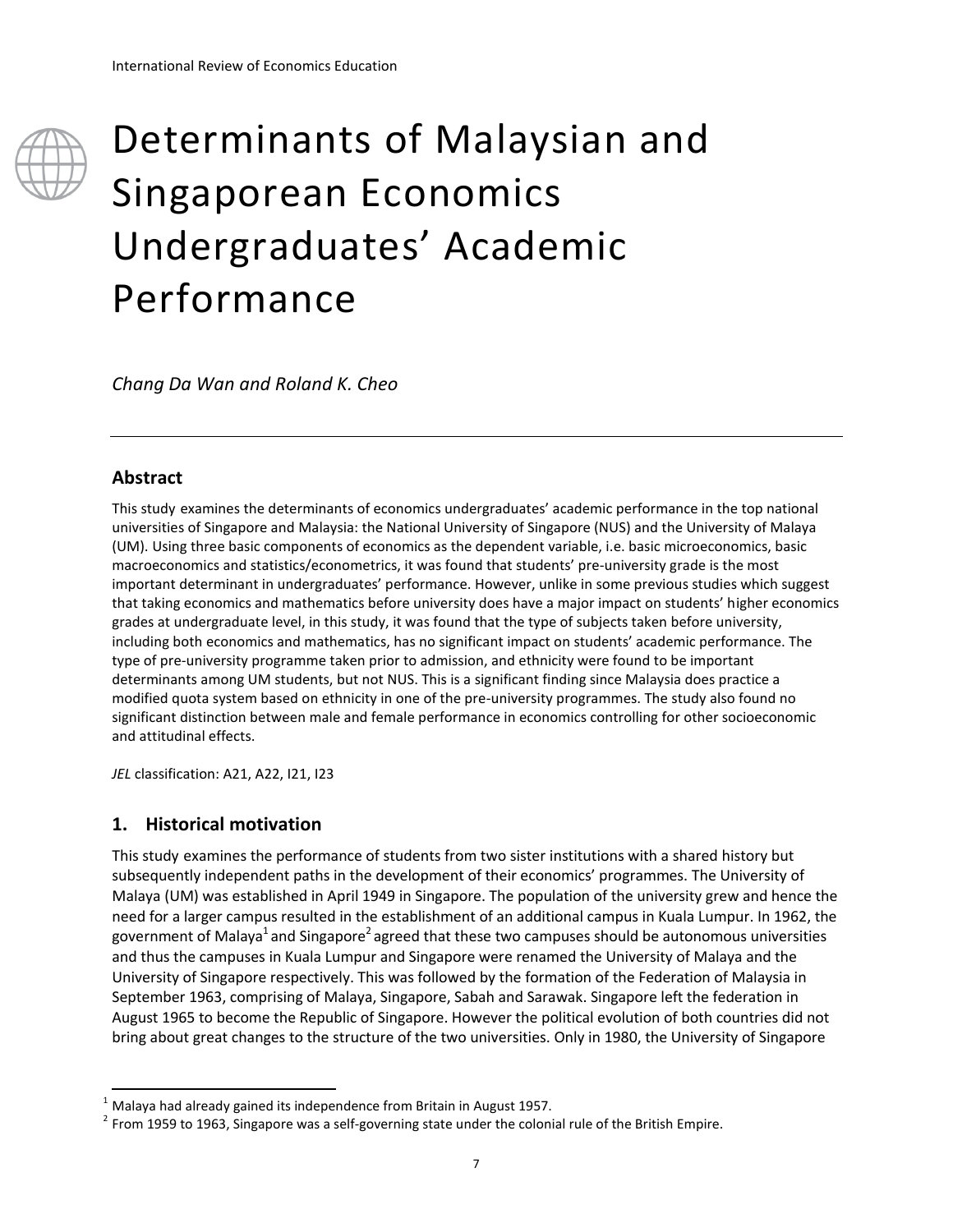merged with Nanyang University in Singapore and the National University of Singapore (NUS) was formed (UM, 2007; NUS, 2007).

Economics was initially taught under the Faculty of Arts and Social Sciences in both universities. The economics department at NUS remains relatively unchanged. However, the economics department at UM branched out of the Faculty of Arts and Social Sciences and developed into a separate faculty, the Faculty of Economics and Administration (FEA).<sup>3</sup> UM students in this faculty pursue a Bachelor of Economics with specialisation and focus in various aspects of economics, while those at NUS pursue a Bachelor of Social Science with specialisation in economics. Therefore the structural change from a department into a faculty has also brought about changes to the approach and focus of the teaching of economics at UM (UM, 2006).

Both Singapore and Malaysia inherited the Cambridge A-Levels education system from the British as the mode of pre-university education. However, since the independence of both countries, their pre-university education paths have taken quite different routes. On the one hand, the A-level programme continues to be dominant in Singapore's pre-university system. A-level programmes are taught in Junior Colleges and administrated under the Ministry of Education of Singapore. In addition, there are also a small number of students who study the International Baccalaureate (IB) Programme or the Integrated Programme.

By contrast, the development of the Malaysian pre-university system has been more diverse. For admission into a public university, such as UM, there are generally three routes of admission. The first route is the *Sijil Tinggi Persekolahan Malaysia<sup>4</sup>* (STPM), taught in secondary schools and administrated by the Malaysian Examinations Council. The STPM is relatively similar to the Cambridge A-levels system but is modified and adapted to the local context. Second, there is the Matriculation Programme,<sup>5</sup> taught in full-time Matriculation colleges with compulsory boarding arrangements operated under the Malaysian Ministry of Education. It is important to note that the Matriculation Programme admits a significant proportion of Bumiputera<sup>6</sup> or Malay students. Third, there is the admission route for those with a diploma in a relevant field such as accounting, business or commerce from a polytechnic. Besides the STPM, Matriculation Programme and diploma routes, other types of pre-university education, such as IB, Cambridge A-levels or South Australian Matriculation (SAM), are taught in private colleges but these qualifications are not considered for local admission into Malaysian public universities, and therefore, remain beyond the discussion of this paper.

It is this historical background of the two universities, as well as the pre-university programmes, which provide an interesting backdrop to comparing the two campuses and the determinants of economics undergraduates' performance. Of particular note, is the fact that this study looks specifically at both the basic microeconomics and macroeconomics courses. Whereas other studies have to contend with agglomeration effects of having to consider both the study of microeconomics and macroeconomics in an introductory course in the first year, we are specifically looking at how pre-university performance may have persistent effects further on as students progress towards a Bachelors degree in economics.

<sup>&</sup>lt;sup>3</sup> FEA consists of the Department of Economics, the Department of Development Studies, the Department of Administrative Studies and Politics, and the Department of Applied Statistics. Initially the departments in the faculty also included the Department of Business Studies and the Department of Accounting (which later branched into a separate faculty), while the Department of Economics was merged in 2006 from the Department of Analytical Economics and the Department of Applied Economics.

<sup>4</sup> Malaysia Higher School Certificate.

 $<sup>5</sup>$  Will be known as Malaysian Matriculation from this point onwards.</sup>

 $<sup>6</sup>$  Literally means "Sons of the soil"; this also refers to the indigenous Malay ethnicity.</sup>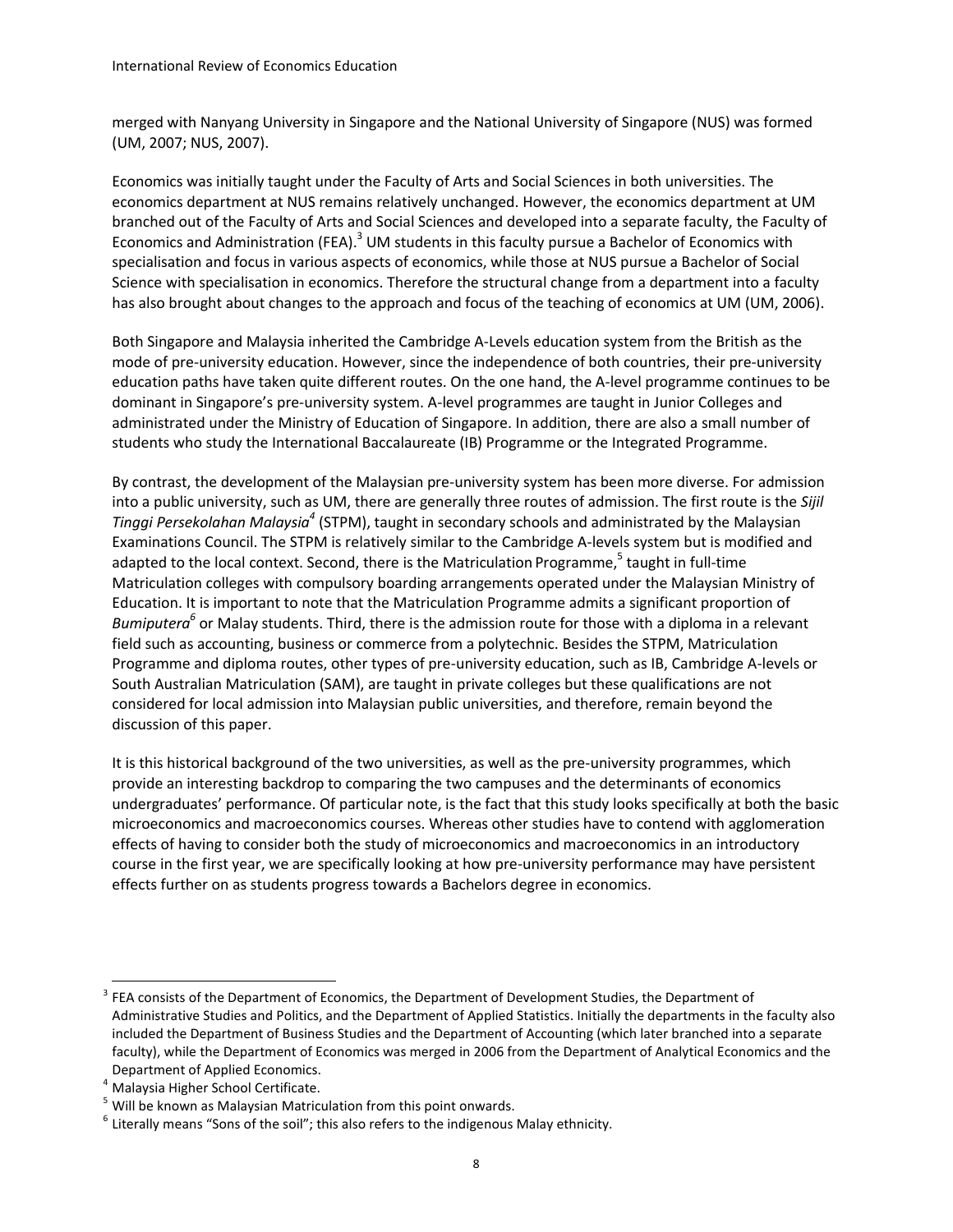## **2. Previous literature**

The determinants of academic performance have been widely researched. Many studies have been conducted to examine the factors that influence students' academic performance. Some of these studies have concentrated on specific subjects while others focus on more general topics across the disciplines. With regards to methodology, economists usually apply an educational production function to explore these relationships, where academic achievement is a function of student ability, time devoted to learning, various attributes on an individual level (see for example, Schmidt, 1983; Park and Kerr, 1990; Durden and Ellis, 1995; Parker, 2006; and Opstad and Fallan, 2010) and on an aggregate level the relationship between school resource variables, student background characteristics and school outcomes (see for example, Hanushek, 1996; Hedges *et al.*, 1996; and Hãkkinen *et al.,* 2003).

In most of these studies, students' academic performance has been measured by a variety of methods. The principal variables used to capture academic performance are grade point average (GPA), percentage grades, cumulative average points (CAP), degree classification or the grade in the targeted subject (Pseiridis *et al*., 2005; and Swope and Schmitt, 2006). However, it is important to point out that this approach only highlights the post-test or output performance of the students, and the theoretical assumption is based upon an economic production function. As Parker (2006) illustrates, this method of assessing educational effectiveness is essentially a "black box" approach where determinants are applied to the students in the box to yield some type of output.

Alternatively, students' academic performance could also be measured by a pre-test and post-test comparison based upon educational evaluation principles. For example, Ballard and Johnson (2004) incorporated an elementary mathematics skills test at the beginning of the course, reflecting a measurement of the pre-test abilities of the students. Other similar analysis could focus on pre-university economics grades or prior performances, as the pre-test indicators to compare with the post-test performance.

As for the determinants, a large number of studies have been conducted to study the effect of various factors. The frequently examined factors can be categorised into individual characteristics, academic background, institutional characteristics and environment (see Anderson *et al*., 1994; Birch and Miller, 2007; Crowley and Wilton, 1974; Harbury and Szreter, 1968; Krohn and O'Connor, 2005; Pseiridis *et al*., 2005; Reid, 1983; and Swope and Schmitt, 2006). However, the determinants of economics students' performance are said to be few and their effect is not unanimously supported (Pseiridis *et al*., 2005). For example, Anderson *et al*. (1994) and Krohn and O'Connor (2005) found that gender was a determinant favouring the male students, while Borg and Stranahan (2002) and Lawson (1994) found no such difference in their studies. Moreover, although there has been substantial research to support the argument that more exposure to and proficiency in mathematics improves student performance in economics courses at university (Anderson *et al*., 1994; and Ballard and Johnson, 2004), the study by Cohn *et al*. (1998) revealed no significant effect. Similarly, while other determinants such as ethnicity, family background and personality, continue to have varying effects on the academic performance of students, it is fair to conclude, as Opstad and Fallan (2010) point out, that such results and findings are not universal.

However, there has been little cross-country or cross-university comparison of students' performance in economics in the literature. Therefore, it is the intention of this paper to examine more closely what determines undergraduate performance in economics of these two sister institutions, which have branched out onto different paths from common roots, and to see how different pre-university subjects and results as well as students' characteristics affect undergraduates' performance in economics in both microeconomics and macroeconomics courses.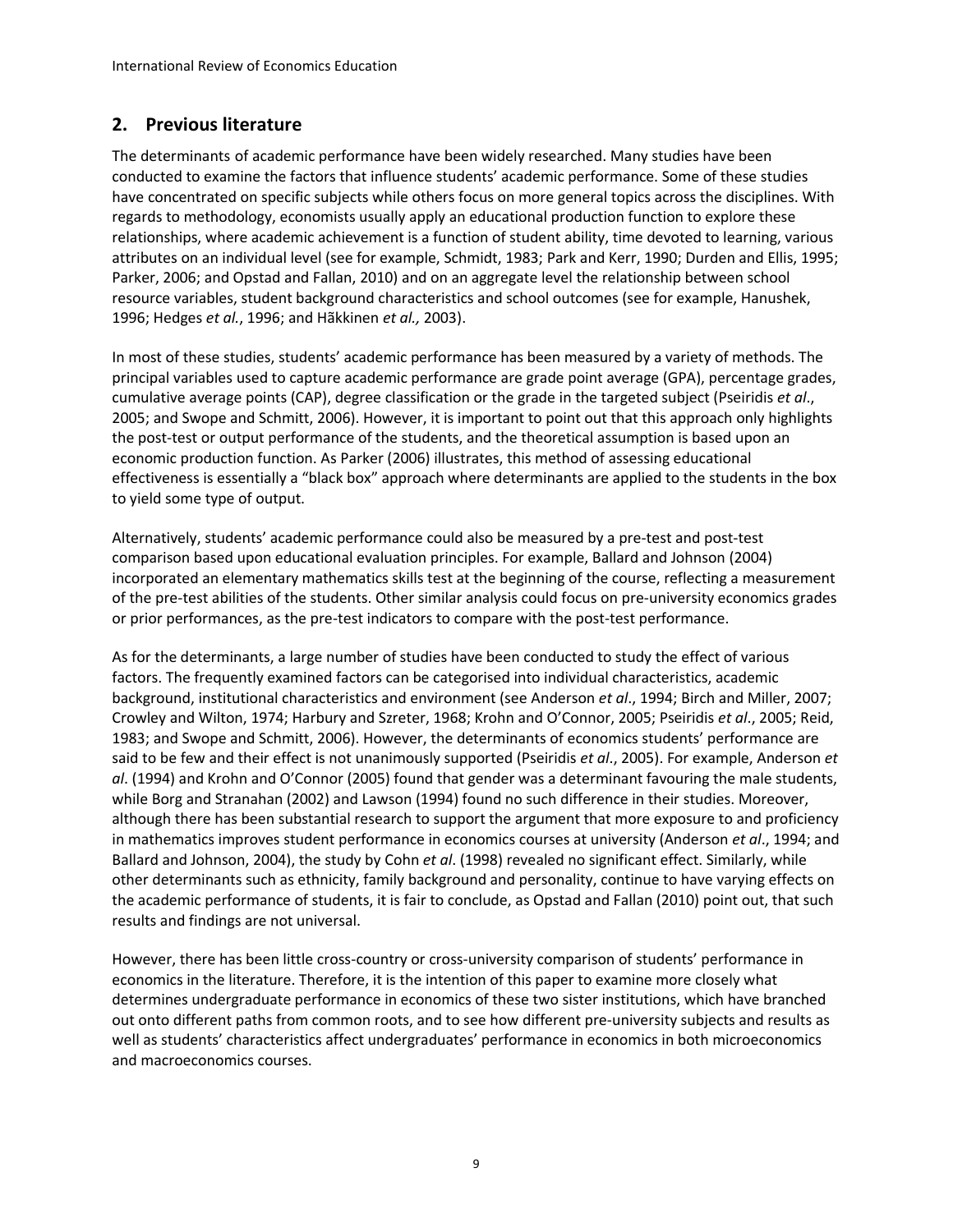#### **3. The data**

For the purpose of this study, a two-page survey questionnaire<sup>7</sup> was distributed at NUS and UM between September 12 and October 5, 2007. A total of 269 second and third-year economics students from the two universities participated in the survey. The survey was done after a pilot survey of 24 students was conducted at NUS on August 29, 2007, after which the survey was revised in order to be more cognizant. The variables surveyed in the questionnaire are categorised in Table 1. Table 2 summarises the subjects taken by UM and NUS undergraduate economics students prior to university admission and their average grades.

| Categories                    | Specific Variables                                                                                                                           |
|-------------------------------|----------------------------------------------------------------------------------------------------------------------------------------------|
| Individual Characteristics    | Age, Gender, Ethnicity, Nationality, Birth order, National service, Working<br>experiences, Level of interest in Economics                   |
| Academic Background           | Pre-university qualification and the grades                                                                                                  |
| Institutional Characteristics | Accommodation in university                                                                                                                  |
| Environment                   | Place of study and its environment, Effort devoted to study, Source of<br>financial allowances, Participation in extra-curricular activities |

#### **Table 1:** Categorisation of Variables in Questionnaire

#### **Table 2:** Subjects Taken at Pre-University Level and its Average Grade

| Subject                                      | Percentage (No. of Students) | Average Grade |
|----------------------------------------------|------------------------------|---------------|
| Economics                                    | 88% (197)                    | 3.542         |
| Mathematics                                  | 70% (156)                    | 3.295         |
| <b>Business Studies</b>                      | 33% (75)                     | 3.649         |
| Accounting                                   | 24% (53)                     | 3.675         |
| Languages (Malay, English, Chinese or Tamil) | 24% (54)                     | 3.537         |
| Chemistry                                    | 24% (53)                     | 2.819         |
| Physics                                      | 20% (44)                     | 2.720         |
| History                                      | 15% (33)                     | 3.427         |
| Geography                                    | 13% (29)                     | 3.224         |

Note: some subjects were excluded due to small sample.

Grade calculated as follows: *A(4.0); A–(3.7); B+(3.3); B(3.0); B–(2.7); C+(2.3); C(2.0); C–(1.7); D+(1.3); D(1.0);* and *F(0.0)*

 $<sup>7</sup>$  See Appendix 2.</sup>

 $\overline{a}$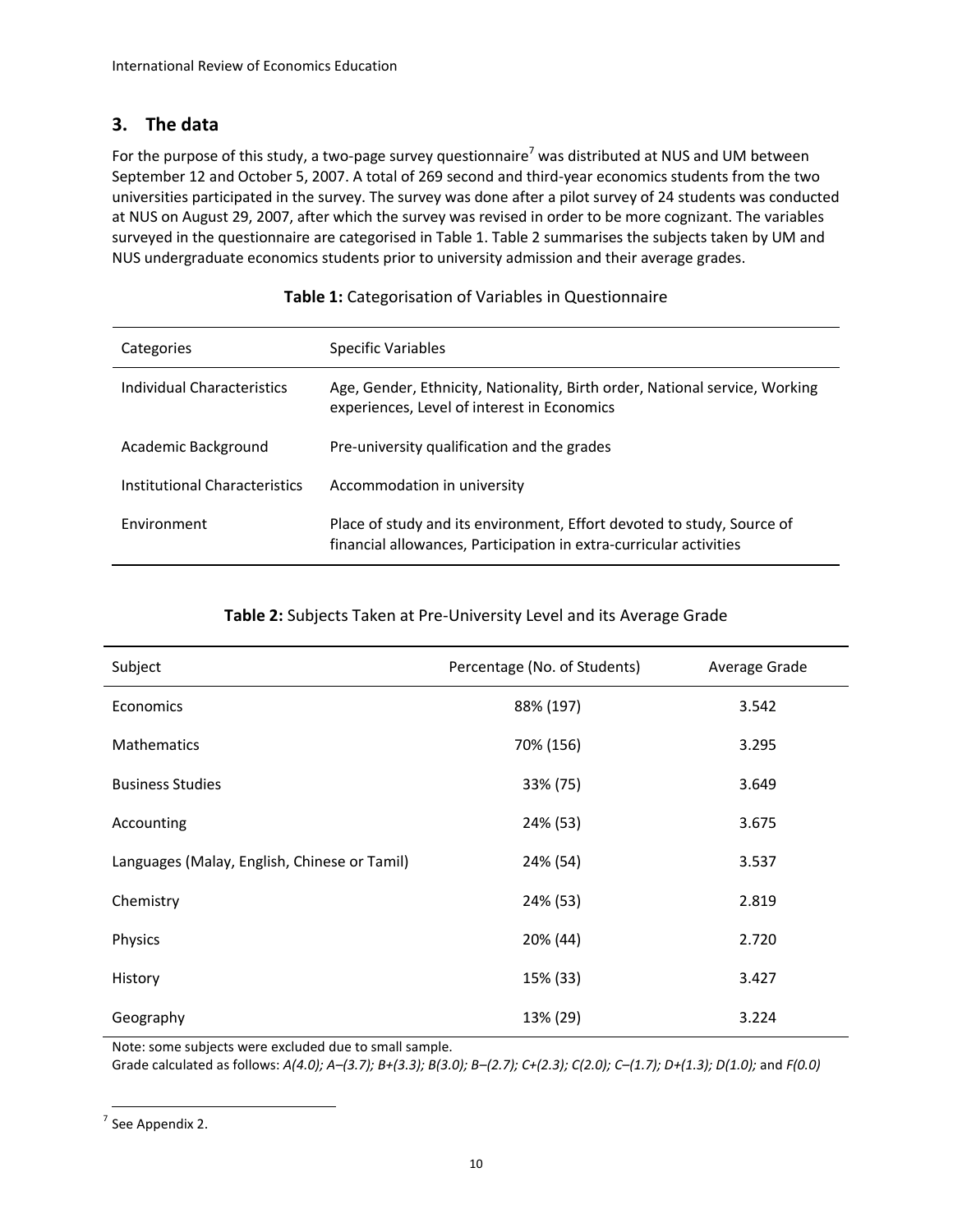A general overview of the data revealed that out of the 269 respondents, 55 percent were from UM, compared to 45 percent from NUS, while females outnumbered males by a ratio of three-to-one. Sixty-five percent of respondents were Chinese<sup>8</sup> students, followed by 25 percent Malay, while the remaining 10 percent were categorised as other ethnic groups (see Appendix 1).

At this point of the study, it is important to note that Singapore and Malaysia have differences in their grading systems and their type -university admissions requirements. Malaysian universities commonly accept three major pre-university entry qualifications, namely STPM, Diploma and Malaysian Matriculation while the respondents from NUS predominantly have A-level qualifications, with a small percentage entering with STPM, Diploma or other pre-university qualifications from neighbouring countries. For the purpose of standardisation, the grading system of each pre-university programme has been restructured to enable comparison of students' pre-university academic performance (see footnote of Table 2).

|             |                        | N   | Mean Rank   | Sum of Ranks |
|-------------|------------------------|-----|-------------|--------------|
| Pre_U Grade | UM                     | 138 | 155.08      | 21400.50     |
|             | <b>NUS</b>             | 106 | 80.09       | 8489.50      |
|             | Total                  | 244 |             |              |
|             |                        |     |             |              |
|             | <b>Test Statistics</b> |     | Pre_U Grade |              |
|             | Mann-Whitney U         |     | 2818.500    |              |
|             | Wilcoxon W             |     | 8489.500    |              |
|             | Z                      |     | $-8.241$    |              |
|             | Asymp. Sig. (2-tailed) |     | 0.000       |              |
|             |                        |     |             |              |

#### **Table 3:** Wilcoxon-Mann-Whitney Test on Pre-university Grade

Subsequently, the Wilcoxon-Mann-Whitney $^9$  non-parametric test was conducted to identify whether the preuniversity grades of students from the two universities were comparable. The Wilcoxon-Mann-Whitney test ranks the pre-university grades and then counts the rank according to the university. If there are no differences between the universities, the average ranks in each of the two groups are expected to be about equal (Siegel and Castellan, 1988). However, Table 3 reveals that the pre-university scores of UM were significantly higher than NUS, with the mean rank of UM almost doubling that of NUS. The test also indicates that when the Wilcoxon (W) statistics are asymptotically normally distributed, the probability of accepting the notion that the pre-university scores of both universities are similar is 0.0001 percent (as shown by Asymp. Sig. column). Therefore the differences are significant.

 $\overline{a}$ 

<sup>&</sup>lt;sup>8</sup> "Chinese" is strictly referring to Malaysians and/or Singaporeans of Chinese descent. Nationalities of the PRC are included in other ethnic groups.

<sup>&</sup>lt;sup>9</sup> The Wilcoxon-Mann-Whitney Test is an independent proposed nonparametric test to examine whether two independent groups of samples have been drawn from the same population.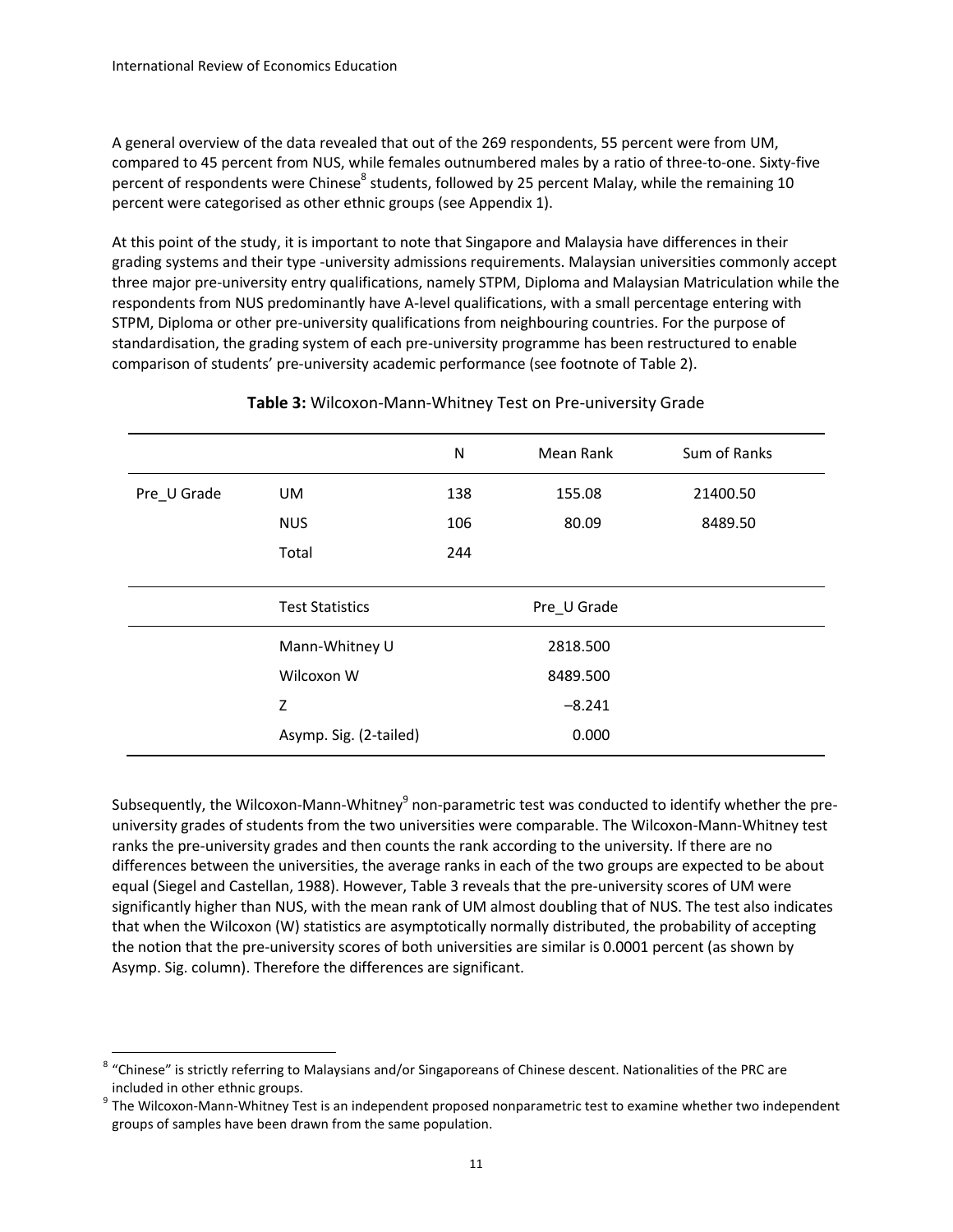To overcome the differences, the pre-university grade index was formulated based on the average value of both samples, as illustrated in Equation (1).

$$
Index = \frac{score}{mean} \times 100 \tag{1}
$$

The dependent variable, students' performance at university, was based on self-reporting of students in the questionnaire. Six essential modules were listed specifically for students to indicate their grades, with the remaining eight slots allocated to other modules taken during their first year. The six essential modules were basic microeconomics, basic macroeconomics, statistics and econometrics, quantitative methods and mathematics, sociology, and principles of accounting (refer to Appendix 2).

The students' performance indicator is tabulated based on results in basic microeconomics, basic macroeconomics, and statistics/econometrics. The consistency in microeconomics and macroeconomics was expected because both modules were compulsory for economics majors at both universities. Statistics is also compulsory at UM while basic econometrics is essential for those who major in the NUS economics programme. Although quantitative methods, sociology and principles of accounting are also compulsory at UM, the responding percentage were drastically reduced because these modules are not compulsory at NUS. Therefore the academic performance indicator (known as CAP3) only tabulates three modules microeconomics, macroeconomics, and statistics/econometrics at each respective institution.

|      |                        | N   | Mean Rank        | Sum of Ranks |  |
|------|------------------------|-----|------------------|--------------|--|
|      | UM                     | 143 |                  |              |  |
| CAP3 | <b>NUS</b>             | 118 | 146.16           | 20900.50     |  |
|      | Total                  | 261 | 112.63           | 13290.50     |  |
|      | <b>Test Statistics</b> |     | CAP <sub>3</sub> |              |  |
|      | Mann-Whitney U         |     | 6269.500         |              |  |
|      | Wilcoxon W             |     | 13290.500        |              |  |
|      | Z                      |     | $-3.577$         |              |  |
|      | Asymp. Sig. (2-tailed) |     | 0.000            |              |  |

#### **Table 4:** Wilcoxon-Mann-Whitney Test on CAP3

Similar to the pre-university score, the Wilcoxon-Mann-Whitney Test was conducted on CAP3 to identify differences between the samples. The result in Table 4 indicates that the CAP3 for UM is again significantly higher than NUS (asymptotic significance is smaller than 0.0001 percent) and therefore the performance indicator is also formulated into an index score (as Equation 1), known as grade index, to enable comparison between the universities.

National Service, a mandatory two-year military attachment for all Singaporean males prior to entering university, was included as a variable in the survey. This was motivated by the 2005/2006 and 2006/2007 cohorts from UM, who were the first two batches of Malaysians to undergo a three-month National Service,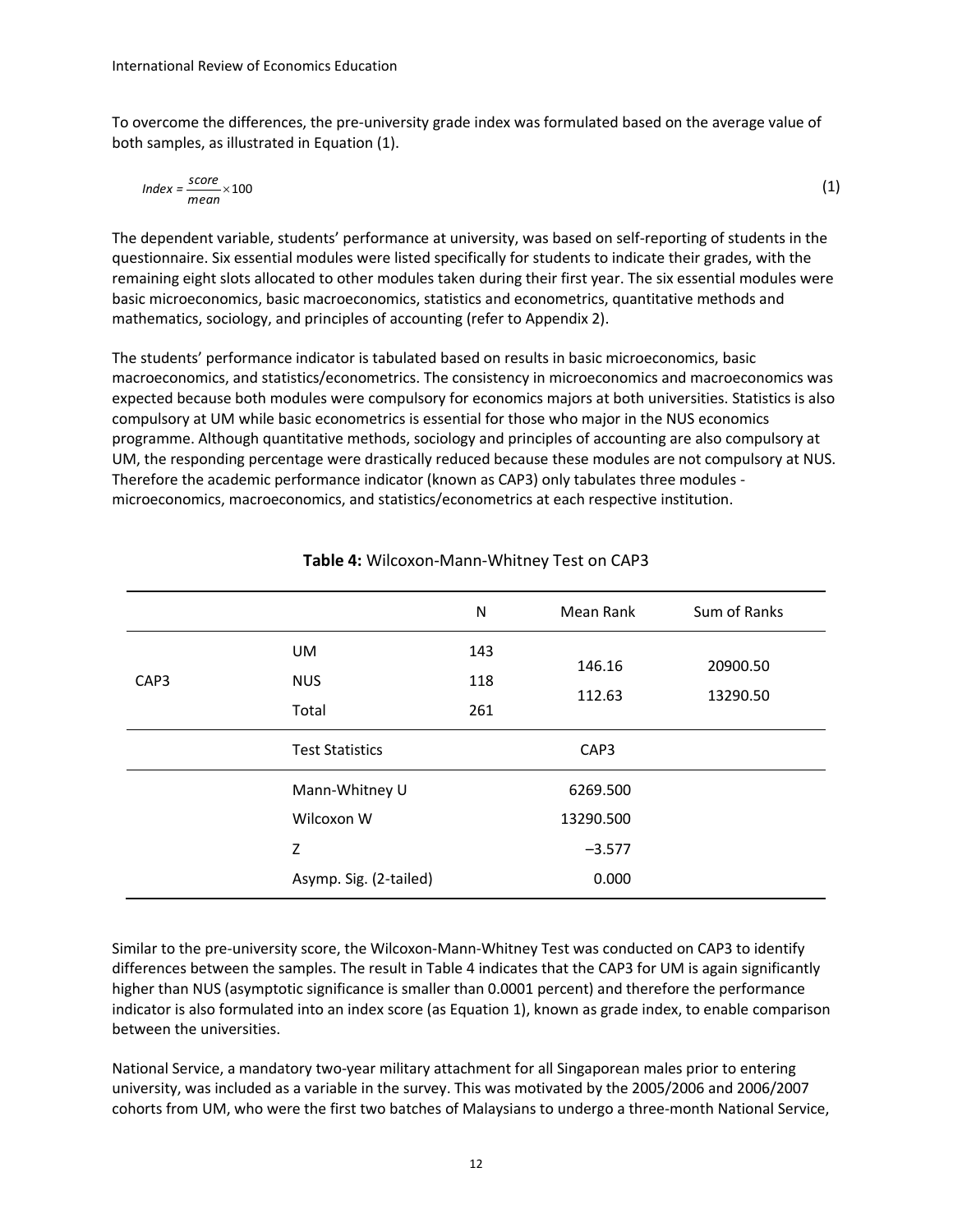drawn randomly, after their  $11^{th}$  year of education. Therefore, the variable was included with the objective of exploring whether National Service has an effect on students' academic performance. However, the sample that completed National Service in Singapore and Malaysia were merely 15 percent and 4 percent respectively.

Information on students' involvement in extra-curricular activities during their first year at university was also collected. However, due to the complexity of the types of extra-curricular activities that students participated in and the incomparable differences within and across both institutions that could not be captured within a Likert scale, as well as the subsequent insignificant results gathered from the primary analysis, this variable was excluded from the model.

The hometown variable, studying the differences in students' background was only surveyed among UM students. This was due to the fact that NUS is located in the city-state of Singapore and therefore the suburban and rural categories become irrelevant.

# **4. The model**

The full specification multiple regression model comprising of all the variables collected was regressed with the grade index as the dependent variable. The independent variables in the full model explained 59 percent of the variations in the dependent variable ( $R^2$  = 0.592). Although the R-squared was acceptable, the significance of individual independent variables was below the expected level<sup>10</sup>. As Greene (2003) highlighted, the downward reduction from a full model to the preferred specification poses two advantages, which the general-to-simple approach enables, the elimination of "by accident" significant variables that might exist in a big model and the reduction of the possibility of mis-specifying the model.

Therefore, using the downward reduction method, the model is specified as in column 1 of Table 5, while columns 2 and 3 are specific models for UM and NUS respectively. Column 4 is the model with the inclusion of the university-specified dummy. Similarly, column 1 of Table 6 illustrates the logarithm model and columns 2, 3 and 4 are the university-specified logarithm models and the addition of the university-specified dummy.

Although the results in column 4 of both Table 5 and Table 6 reflected higher *R*-squared and *F*-values, the problem of multicollinearity is suspected to be due to the high correlation between the university-specified dummy variable and the type of pre-university programme  $(r = 0.812)$ , as mentioned in Greene (2003). Therefore, the models in column 1 are assumed to be the better specified model.

In deciding between the level model and logarithm model, the regression specification error test, Ramsey's RESET test was employed. The *R*-squared of both the level model (Table 5) and logarithm model (Table 6) were used for the tabulation of the *F* value. The results indicated that both models were adequately specified, where the *F* value (0.0737) was statistically insignificant. Therefore, the analysis of the determinants of the students' academic performance will be based on the logarithm model in Table 6, due to the higher *F* value that explains the variability of the independent variables in the model.

 $\overline{a}$ <sup>10</sup> In the situation whereby the coefficients have low significance levels and the  $R^2$  is high, the problem of multicollinearity might exist (see Greene, 2003, p. 57).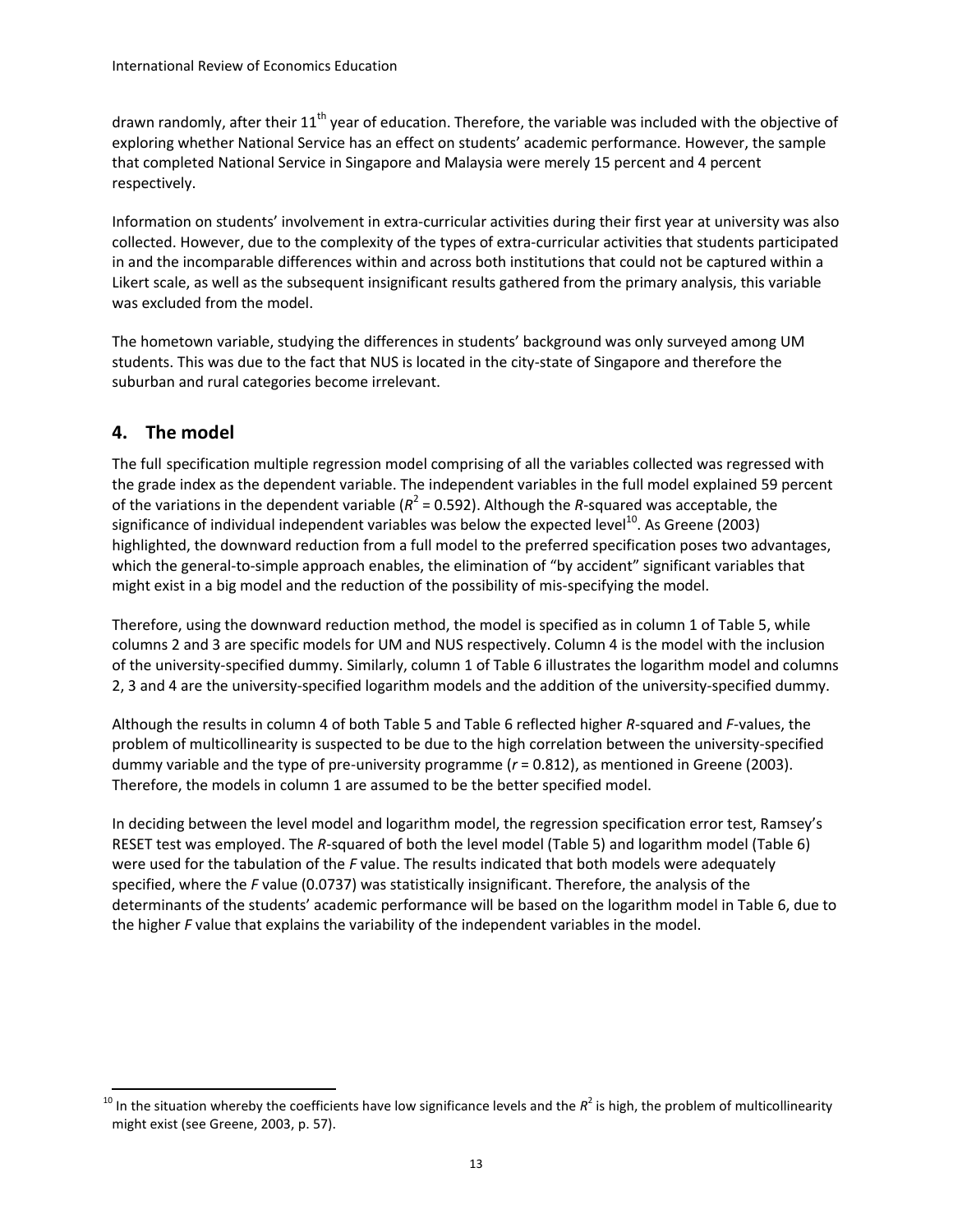| Grade Index-<br>Dependent<br>Variable |           | Level Model |          |           |        | Level Model (UM) |          |        | Level Model (NUS) |           |        | Level Model with<br><b>University Dummy</b> |
|---------------------------------------|-----------|-------------|----------|-----------|--------|------------------|----------|--------|-------------------|-----------|--------|---------------------------------------------|
| (Constant)                            | 111.035   |             | (23.150) | 127.517   |        | (45.577)         | 76.925   |        | (30.153)          | 101.272   |        | (21.874)                                    |
| PreU_indexscore                       | 0.473     | $***$       | (0.058)  | 0.599     | $***$  | (0.149)          | 0.356    | $***$  | (0.067)           | 0.436     | $***$  | (0.055)                                     |
| Male                                  | 1.919     |             | (2.564)  | 4.043     |        | (2.874)          | $-3.942$ |        | (5.200)           | 2.561     |        | (2.416)                                     |
| Malay                                 | $-10.473$ | $***$       | (2.786)  | $-11.047$ | $***$  | (2.968)          | $-4.076$ |        | (12.528)          | $-13.194$ | $***$  | (2.679)                                     |
| Other Ethnic                          | $-0.051$  |             | (3.423)  | $-7.823$  |        | (5.299)          | 5.488    |        | (4.544)           | 0.887     |        | (3.226)                                     |
| Age                                   | $-2.541$  | $***$       | (1.007)  | $-3.351$  | $\ast$ | (1.713)          | $-1.650$ |        | (1.295)           | $-2.669$  | $***$  | (0.948)                                     |
| Alevels                               | $-6.587$  | $***$       | (3.295)  |           |        |                  | 15.480   |        | (9.919)           | 11.033    | $***$  | (4.733)                                     |
| OtherPreU                             | $-10.827$ | $***$       | (4.581)  | $-12.517$ | $***$  | (5.219)          | 10.120   |        | (12.814)          | $-6.472$  |        | (4.400)                                     |
| <b>National Service</b>               | 3.715     |             | (2.735)  | $-0.257$  |        | (3.633)          | 7.210    |        | (5.376)           | 2.625     |        | (2.583)                                     |
| JobExperience                         | $-2.543$  |             | (1.981)  | $-3.109$  |        | (2.583)          | $-4.344$ |        | (2.910)           | $-3.666$  | $\ast$ | (1.878)                                     |
| PhoneBill                             | $-0.045$  |             | (0.030)  | $-0.023$  |        | (0.029)          | $-0.070$ |        | (0.070)           | $-0.048$  | $\ast$ | (0.028)                                     |
| Econ_yn                               | 3.674     |             | (3.056)  | 4.567     |        | (6.004)          | 4.007    |        | (3.569)           | 3.724     |        | (2.876)                                     |
| Math_yn                               | $-0.946$  |             | (2.978)  | $-1.511$  |        | (3.090)          | 0.844    |        | (6.345)           | $-0.556$  |        | (2.803)                                     |
| Phy_yn                                | 0.147     |             | (2.681)  | $-7.297$  |        | (14.922)         | 4.138    |        | (3.234)           | 2.190     |        | (2.557)                                     |
| Chem_yn                               | 1.583     |             | (2.771)  | 15.103    |        | (12.668)         | 6.199    | $\ast$ | (3.303)           | 3.253     |        | (2.629)                                     |
| Geo_yn                                | $-5.689$  | $\ast$      | (3.304)  | $-7.205$  | $***$  | (3.558)          | 1.266    |        | (6.094)           | $-5.841$  | $\ast$ | (3.109)                                     |
| Bus_yn                                | $-2.285$  |             | (2.755)  | $-3.690$  |        | (2.912)          | $-9.117$ |        | (10.976)          | $-5.590$  | $***$  | (2.678)                                     |
| Hist_yn                               | $-7.007$  | $***$       | (3.169)  | $-11.227$ | $***$  | (3.531)          | 5.946    |        | (6.469)           | $-8.286$  | $***$  | (2.993)                                     |
| AC_yn                                 | $-0.285$  |             | (3.157)  | $-1.615$  |        | (3.233)          | 3.257    |        | (13.596)          | $-3.528$  |        | (3.043)                                     |
| Interest_moderate                     | 3.809     |             | (4.753)  | $-5.923$  |        | (10.400)         | 1.572    |        | (5.586)           | 1.111     |        | (4.506)                                     |
| Interest_good                         | 7.173     |             | (4.567)  | $-3.312$  |        | (10.295)         | 5.795    |        | (5.185)           | 3.733     |        | (4.354)                                     |
| Interest_vgood                        | 9.199     | $\ast$      | (5.360)  | $-1.190$  |        | (10.771)         | 9.658    |        | (6.760)           | 6.400     |        | (5.076)                                     |
| UM                                    |           |             |          |           |        |                  |          |        |                   | 25.072    | $***$  | (5.088)                                     |
| R-squared                             |           | 0.522       |          |           | 0.656  |                  |          | 0.557  |                   |           | 0.579  |                                             |
| F value                               |           | 9.357       |          |           | 8.110  |                  |          | 4.428  |                   |           | 11.190 |                                             |

#### **Table 5:** Determinants of Grade Index

Note: Standard error in parentheses; \*\* Significance at 5% level; \*Significance at 10% level

From the model in Table 6, it was clear that students' pre-university grades are the most important determinant in their university academic performance. A student, who scored 10 percent higher in their preuniversity index score, will most likely also achieve a higher grade index by four percent at university, *ceteris paribus*. This finding is consistent for the entire sample from both UM and NUS, whereby UM and NUS students achieved six percent higher and three percent higher grades respectively. However, the particular type of pre-university education in contributing to the students' performance was only significant in the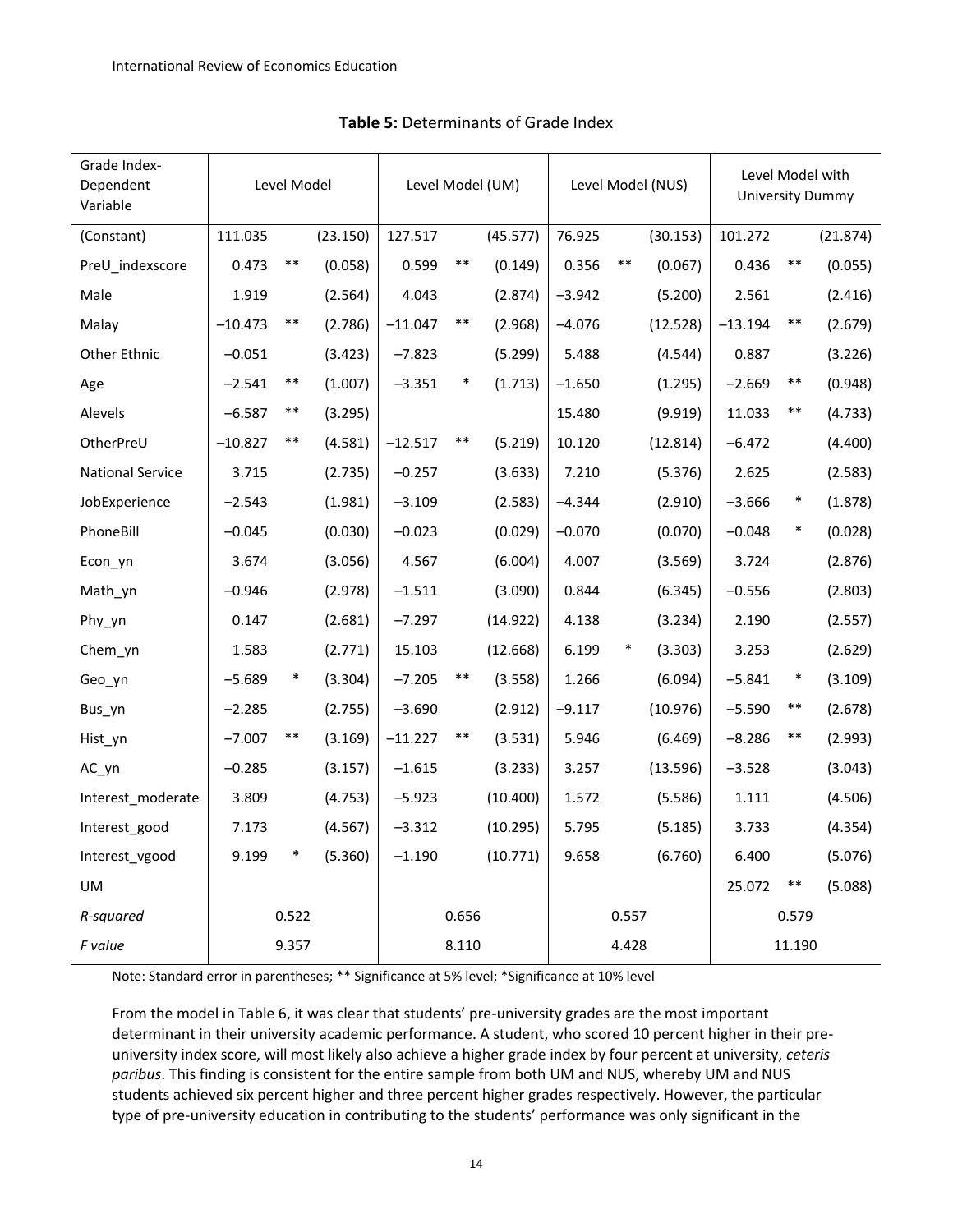combined model and the UM model. The significance of this variable in the combined model might explain specific institutional differences, other than students' related variables. Therefore, it is interesting to note that there are statistical differences between STPM and other pre-university qualifications in the UM model. Students with other qualifications scored about 12 percent lower in their grade point index compared to those with STPM pre-university qualifications.

| Logarithm Grade<br>Index-Dependent<br>Variable |          | Log Model |         | Log Model (UM) |        |         | Log Model (NUS) |        |         | <b>University Dummy</b> |        | Log Model with |
|------------------------------------------------|----------|-----------|---------|----------------|--------|---------|-----------------|--------|---------|-------------------------|--------|----------------|
| (Constant)                                     | 4.808    |           | (0.783) | 4.155          |        | (1.508) | 4.454           |        | (1.035) | 4.897                   |        | (0.734)        |
| LogPreUindexscore                              | 0.390    | $***$     | (0.055) | 0.622          | $***$  | (0.163) | 0.287           | $***$  | (0.064) | 0.359                   | $***$  | (0.052)        |
| Male                                           | 0.026    |           | (0.028) | 0.049          |        | (0.030) | $-0.029$        |        | (0.059) | 0.034                   |        | (0.026)        |
| Malay                                          | $-0.107$ | $***$     | (0.031) | $-0.111$       | $***$  | (0.031) | $-0.006$        |        | (0.142) | $-0.137$                | $***$  | (0.029)        |
| Other Ethnic                                   | $-0.004$ |           | (0.038) | $-0.080$       |        | (0.055) | 0.060           |        | (0.052) | 0.008                   |        | (0.035)        |
| LogAge                                         | $-0.619$ | $***$     | (0.236) | $-0.725$       | $\ast$ | (0.372) | $-0.435$        |        | (0.317) | $-0.657$                | $***$  | (0.221)        |
| Alevels                                        | $-0.065$ | $\ast$    | (0.036) |                |        |         | 0.183           |        | (0.112) | 0.138                   | $***$  | (0.052)        |
| OtherPreU                                      | $-0.103$ | $***$     | (0.051) | $-0.119$       | $***$  | (0.054) | 0.112           |        | (0.148) | $-0.055$                |        | (0.048)        |
| <b>National Service</b>                        | 0.039    |           | (0.030) | $-0.002$       |        | (0.037) | 0.069           |        | (0.061) | 0.026                   |        | (0.028)        |
| JobExperience                                  | $-0.021$ |           | (0.022) | $-0.031$       |        | (0.026) | $-0.038$        |        | (0.033) | $-0.034$                | $\ast$ | (0.020)        |
| LogPhoneBill                                   | $-0.029$ |           | (0.019) | $-0.009$       |        | (0.020) | $-0.038$        |        | (0.034) | $-0.033$                | $\ast$ | (0.018)        |
| Econ yn                                        | 0.043    |           | (0.034) | 0.041          |        | (0.061) | 0.042           |        | (0.041) | 0.043                   |        | (0.031)        |
| Math_yn                                        | $-0.024$ |           | (0.033) | $-0.026$       |        | (0.032) | $-0.014$        |        | (0.072) | $-0.020$                |        | (0.031)        |
| Phy_yn                                         | 0.003    |           | (0.029) | $-0.066$       |        | (0.153) | 0.043           |        | (0.037) | 0.026                   |        | (0.028)        |
| Chem_yn                                        | 0.012    |           | (0.030) | 0.125          |        | (0.130) | 0.059           |        | (0.037) | 0.031                   |        | (0.029)        |
| Geo_yn                                         | $-0.074$ | $***$     | (0.036) | $-0.086$       | $***$  | (0.037) | $-0.010$        |        | (0.070) | $-0.075$                | $***$  | (0.034)        |
| Bus_yn                                         | $-0.020$ |           | (0.030) | $-0.037$       |        | (0.030) | $-0.131$        |        | (0.119) | $-0.056$                | $\ast$ | (0.029)        |
| Hist_yn                                        | $-0.082$ | $***$     | (0.035) | $-0.124$       | $***$  | (0.036) | 0.048           |        | (0.075) | $-0.096$                | $***$  | (0.033)        |
| AC_yn                                          | 0.000    |           | (0.035) | $-0.018$       |        | (0.033) | 0.048           |        | (0.154) | $-0.036$                |        | (0.033)        |
| Interest_moderate                              | 0.055    |           | (0.052) | $-0.070$       |        | (0.107) | 0.031           |        | (0.064) | 0.024                   |        | (0.049)        |
| Interest good                                  | 0.090    | $\ast$    | (0.050) | $-0.046$       |        | (0.106) | 0.081           |        | (0.059) | 0.051                   |        | (0.047)        |
| Interest_vgood                                 | 0.112    | $\ast$    | (0.059) | $-0.028$       |        | (0.110) | 0.128           | $\ast$ | (0.078) | 0.080                   |        | (0.055)        |
| UM                                             |          |           |         |                |        |         |                 |        |         | 0.284                   | $***$  | (0.055)        |
| R-squared                                      |          | 0.477     |         |                | 0.648  |         |                 | 0.521  |         |                         | 0.544  |                |
| F value                                        |          | 7.812     |         |                | 7.822  |         |                 | 3.840  |         |                         | 9.694  |                |

#### **Table 6:** Determinants of Logarithm Grade Index

Note: Standard error in parentheses; \*\* Significance at 5% level; \*Significance at 10% level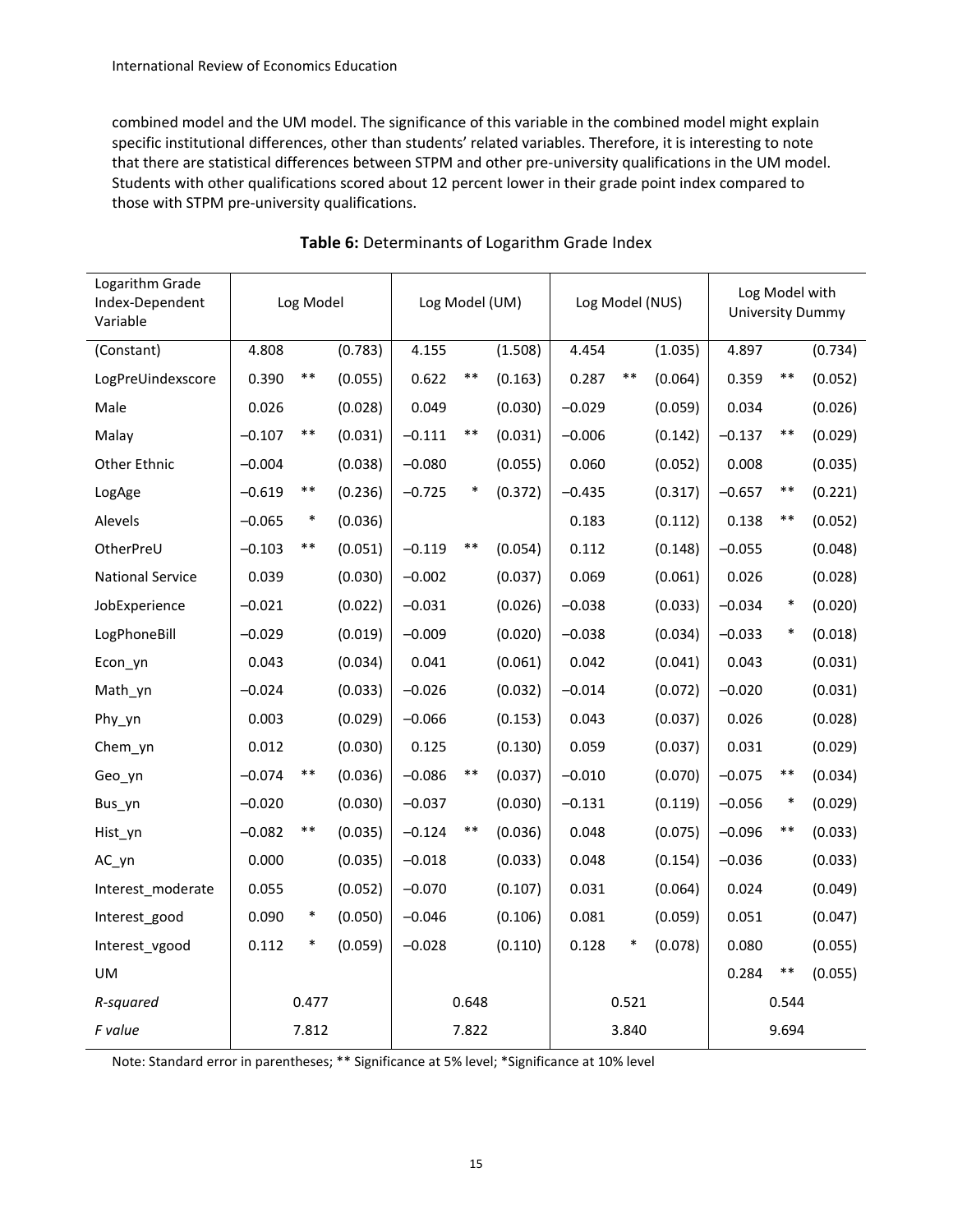In addition to pre-university qualification and performance, the model also included dummy variables on the pre-university subjects taken by students for admission into university. The model showed that students who took geography and history performed worse compared to their peers who studied languages (the control variable in the model) prior to attending university. Similar results could be observed for the UM model but not the NUS model. The model also highlighted that a pre-university background in economics and mathematics had no implication on the grade index of economics undergraduates' academic performance, based on our sample. This can be explained by understanding that many of the economics examinations at undergraduate level include essay components, which may favour those with a higher proficiency in languages, as well as the economics programme in UM which is, in general, also less mathematicallyoriented.

In addition to pre-university background, ethnicity and age also showed a high level of significance in the combined model and the UM model. Again, these variables were insignificant in the NUS model. In terms of the grade index, Chinese students performed 11 percent better than their Malay peers, while the differences between Chinese and other ethnic groups were statistically insignificant. The insignificance of the NUS model in terms of ethnicity could be largely due to the small sample of non-Chinese NUS students in the survey. On the other hand, younger students tend to score higher in the grade index compared to their more mature peers, with differences of six percent declination in grade index when age increased by 10 percent, *ceteris paribus*.

Regarding students' level of interest in economics and their performance, the combined model revealed that level of interest does have an effect in motivating students to perform better. Students who indicated "good" and "very good" in their level of interest in economics tended to score about nine percent and 11 percent higher compared to their peers whose level of interest were either "very bad" or "bad". This is not a causal inference though and likely reflects co-movement between these variables. However, the university-specified models for UM and NUS do not show significant levels of difference between interest and student performance, with the only exception being that those at NUS who indicated "very good" tended to score better grades than those with other levels of interest.

#### *Subject-specified models*

Progressing ahead, subject-specified models comprising of the same explanatory variables in the grade index model were examined. The subject-specified models sought to identify specific determinants in affecting the grade of microeconomics or macroeconomics, which might have been manifested differently under the grade index model (Krohn and O'Connor, 2005).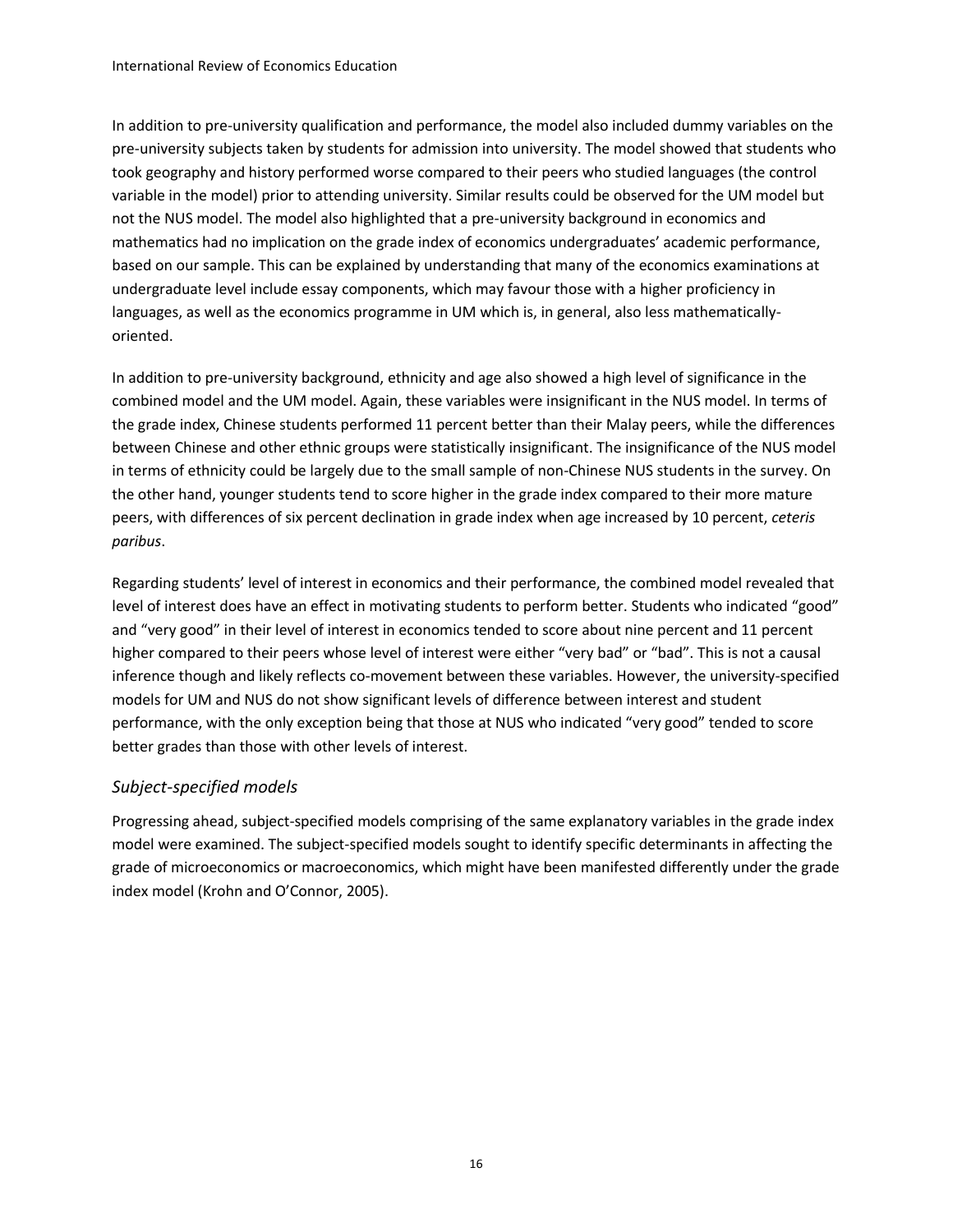| Logarithm Microeconomics<br>Grade Index |          | Log Model |         |          | Log Model (UM) |         |          | Log Model (NUS) |         |  |
|-----------------------------------------|----------|-----------|---------|----------|----------------|---------|----------|-----------------|---------|--|
| (Constant)                              | 5.574    |           | (1.104) | 5.291    |                | (2.767) | 4.966    |                 | (1.315) |  |
| LogPreUindexscore                       | 0.421    | $***$     | (0.078) | 0.818    | $***$          | (0.299) | 0.304    | $***$           | (0.080) |  |
| Male                                    | 0.010    |           | (0.040) | $-0.001$ |                | (0.054) | 0.037    |                 | (0.075) |  |
| Malay                                   | $-0.074$ | $\ast$    | (0.043) | $-0.075$ |                | (0.056) | $-0.008$ |                 | (0.179) |  |
| Other Ethnic                            | $-0.033$ |           | (0.053) | $-0.080$ |                | (0.100) | 0.036    |                 | (0.065) |  |
| LogAge                                  | $-0.914$ | $***$     | (0.333) | $-1.475$ | $***$          | (0.683) | $-0.613$ |                 | (0.403) |  |
| Alevels                                 | $-0.107$ | $***$     | (0.050) |          |                |         | 0.148    |                 | (0.141) |  |
| OtherPreU                               | $-0.016$ |           | (0.071) | $-0.032$ |                | (0.099) | 0.076    |                 | (0.186) |  |
| <b>National Service</b>                 | 0.082    | $\ast$    | (0.042) | 0.054    |                | (0.069) | 0.018    |                 | (0.077) |  |
| JobExperience                           | 0.017    |           | (0.030) | 0.023    |                | (0.049) | $-0.008$ |                 | (0.041) |  |
| LogPhoneBill                            | $-0.017$ | $\ast$    | (0.026) | 0.031    |                | (0.037) | $-0.056$ |                 | (0.043) |  |
| Econ_yn                                 | 0.046    |           | (0.047) | 0.102    |                | (0.113) | 0.046    |                 | (0.051) |  |
| Math_yn                                 | $-0.078$ | $\ast$    | (0.046) | $-0.097$ | $\ast$         | (0.058) | $-0.017$ |                 | (0.091) |  |
| Phy_yn                                  | 0.034    |           | (0.042) | $-0.029$ |                | (0.280) | 0.075    |                 | (0.046) |  |
| Chem_yn                                 | 0.010    |           | (0.043) | 0.275    |                | (0.238) | 0.060    |                 | (0.047) |  |
| Geo_yn                                  | $-0.047$ |           | (0.051) | $-0.061$ |                | (0.068) | 0.038    |                 | (0.087) |  |
| Bus_yn                                  | $-0.043$ |           | (0.043) | $-0.057$ |                | (0.055) | $-0.157$ |                 | (0.149) |  |
| Hist_yn                                 | $-0.054$ |           | (0.049) | $-0.076$ |                | (0.067) | 0.065    |                 | (0.094) |  |
| AC_yn                                   | $-0.050$ |           | (0.049) | $-0.071$ |                | (0.061) | 0.100    |                 | (0.193) |  |
| Interest moderate                       | 0.003    |           | (0.073) | $-0.073$ |                | (0.196) | 0.011    |                 | (0.080) |  |
| Interest_good                           | 0.079    |           | (0.070) | 0.027    |                | (0.194) | 0.072    |                 | (0.074) |  |
| Interest_vgood                          | 0.051    |           | (0.082) | $-0.006$ |                | (0.203) | 0.077    |                 | (0.097) |  |
| R-squared                               |          | 0.360     |         |          | 0.357          |         |          | 0.427           |         |  |
| F value                                 |          | 4.787     |         |          | 2.363          |         |          | 2.591           |         |  |

**Table 7:** Determinants of Logarithm Microeconomics Grade Index

Note: Standard error in parentheses; \*\* Significance at 5% level; \*Significance at 10% level

Table 7 and Table 8 illustrate the logarithm microeconomics grade index model and logarithm macroeconomics grade index model respectively. Column 1 is the combined model and columns 2 and 3 are the university-specified models. The combined model and the UM model generally reflect identical results. The most significant determinant in students' microeconomics and macroeconomics performance is their pre-university performance, consistent over all models. As explained previously, the significance of the Alevel dummy variable in the combined model also reflects the differences between UM and NUS in terms of the nature of pre-university admissions qualifications. However, the A-levels effect is only observable in the microeconomics model.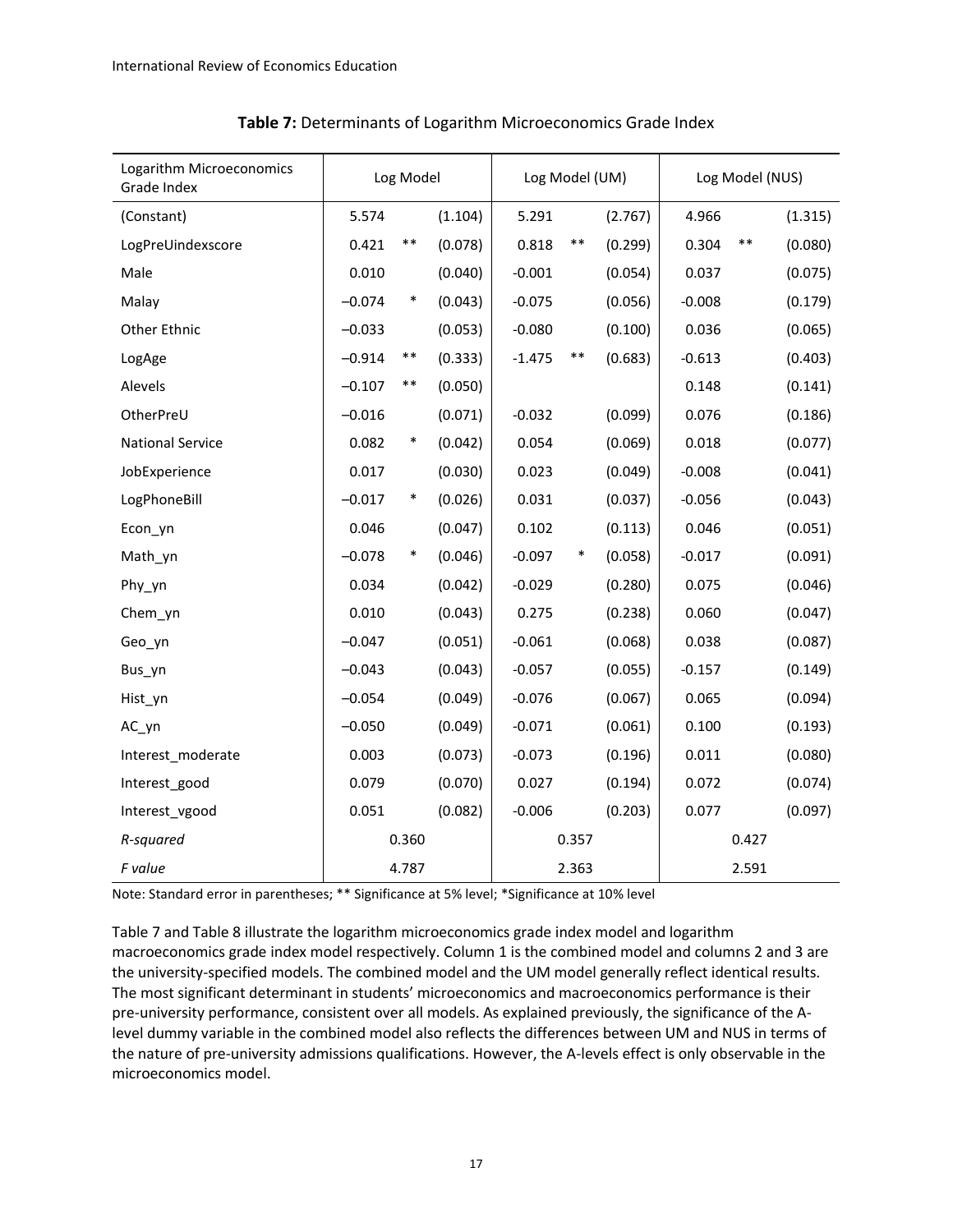| Logarithm Macroeconomics<br>Grade Index |          | Log Model<br>Log Model (UM) |         | Log Model (NUS) |        |         |          |        |         |
|-----------------------------------------|----------|-----------------------------|---------|-----------------|--------|---------|----------|--------|---------|
| (Constant)                              | 5.142    |                             | (1.253) | 4.965           |        | (3.193) | 4.721    |        | (1.467) |
| LogPreUindexscore                       | 0.403    | $***$                       | (0.088) | 0.621           | $\ast$ | (0.347) | 0.289    | $***$  | (0.090) |
| Male                                    | 0.038    |                             | (0.046) | 0.087           |        | (0.065) | $-0.075$ |        | (0.083) |
| Malay                                   | $-0.256$ | $***$                       | (0.050) | $-0.233$        | $***$  | (0.067) | $-0.089$ |        | (0.199) |
| Other Ethnic                            | 0.027    |                             | (0.060) | $-0.055$        |        | (0.116) | 0.078    |        | (0.073) |
| LogAge                                  | $-0.720$ | $\ast$                      | (0.378) | $-0.912$        |        | (0.787) | $-0.518$ |        | (0.450) |
| Alevels                                 | 0.036    |                             | (0.057) |                 |        |         | 0.220    |        | (0.157) |
| OtherPreU                               | $-0.213$ | $***$                       | (0.081) | $-0.273$        | $***$  | (0.114) | 0.064    |        | (0.208) |
| <b>National Service</b>                 | $-0.004$ |                             | (0.048) | $-0.075$        |        | (0.079) | 0.095    |        | (0.086) |
| JobExperience                           | $-0.022$ |                             | (0.035) | $-0.057$        |        | (0.056) | $-0.021$ |        | (0.046) |
| LogPhoneBill                            | $-0.057$ | $\ast$                      | (0.030) | $-0.068$        |        | (0.043) | $-0.025$ |        | (0.048) |
| Econ_yn                                 | 0.032    |                             | (0.053) | $-0.066$        |        | (0.130) | 0.063    |        | (0.057) |
| Math_yn                                 | $-0.007$ |                             | (0.052) | 0.009           |        | (0.068) | $-0.086$ |        | (0.101) |
| Phy_yn                                  | $-0.010$ |                             | (0.047) | $-0.097$        |        | (0.324) | 0.051    |        | (0.052) |
| Chem_yn                                 | $-0.002$ |                             | (0.049) | 0.034           |        | (0.277) | 0.067    |        | (0.053) |
| Geo_yn                                  | $-0.110$ | $\ast$                      | (0.058) | $-0.132$        | $\ast$ | (0.079) | $-0.048$ |        | (0.097) |
| Bus_yn                                  | $-0.054$ |                             | (0.049) | $-0.060$        |        | (0.063) | $-0.136$ |        | (0.167) |
| Hist_yn                                 | $-0.124$ | $***$                       | (0.055) | $-0.188$        | $***$  | (0.077) | 0.104    |        | (0.104) |
| $AC_yn$                                 | 0.044    |                             | (0.055) | 0.030           |        | (0.070) | 0.138    |        | (0.215) |
| Interest_moderate                       | 0.088    |                             | (0.083) | 0.047           |        | (0.226) | 0.046    |        | (0.089) |
| Interest_good                           | 0.104    |                             | (0.080) | 0.018           |        | (0.224) | 0.087    |        | (0.083) |
| Interest_vgood                          | 0.197    | **                          | (0.094) | 0.107           |        | (0.234) | 0.210    | $\ast$ | (0.109) |
| R-squared                               |          | 0.452                       |         |                 | 0.579  |         |          | 0.423  |         |
| F value                                 |          | 6.988                       |         |                 | 5.774  |         |          | 2.550  |         |

| Table 8: Determinants of Logarithm Macroeconomics Grade Index |
|---------------------------------------------------------------|
|---------------------------------------------------------------|

Note: Standard error in parentheses; \*\* Significance at 5% level; \*Significance at 10% level

Students' performance in macroeconomics is significantly worse for undergraduates who took geography and history in their pre-university studies. All other subjects taken previously, including economics and mathematics at pre-university level do not seem to have provided a head-start for students to perform better in macroeconomics. Concomitantly, students' performance in microeconomics also does not seem to be correlated with pre-university subject selection. Only mathematics in the combined model and the UM model shows a negative relationship, of significance levels of 10%, to the students' performance if he or she has taken the subject at pre-university level. The results of the NUS model do not show any significant relationship.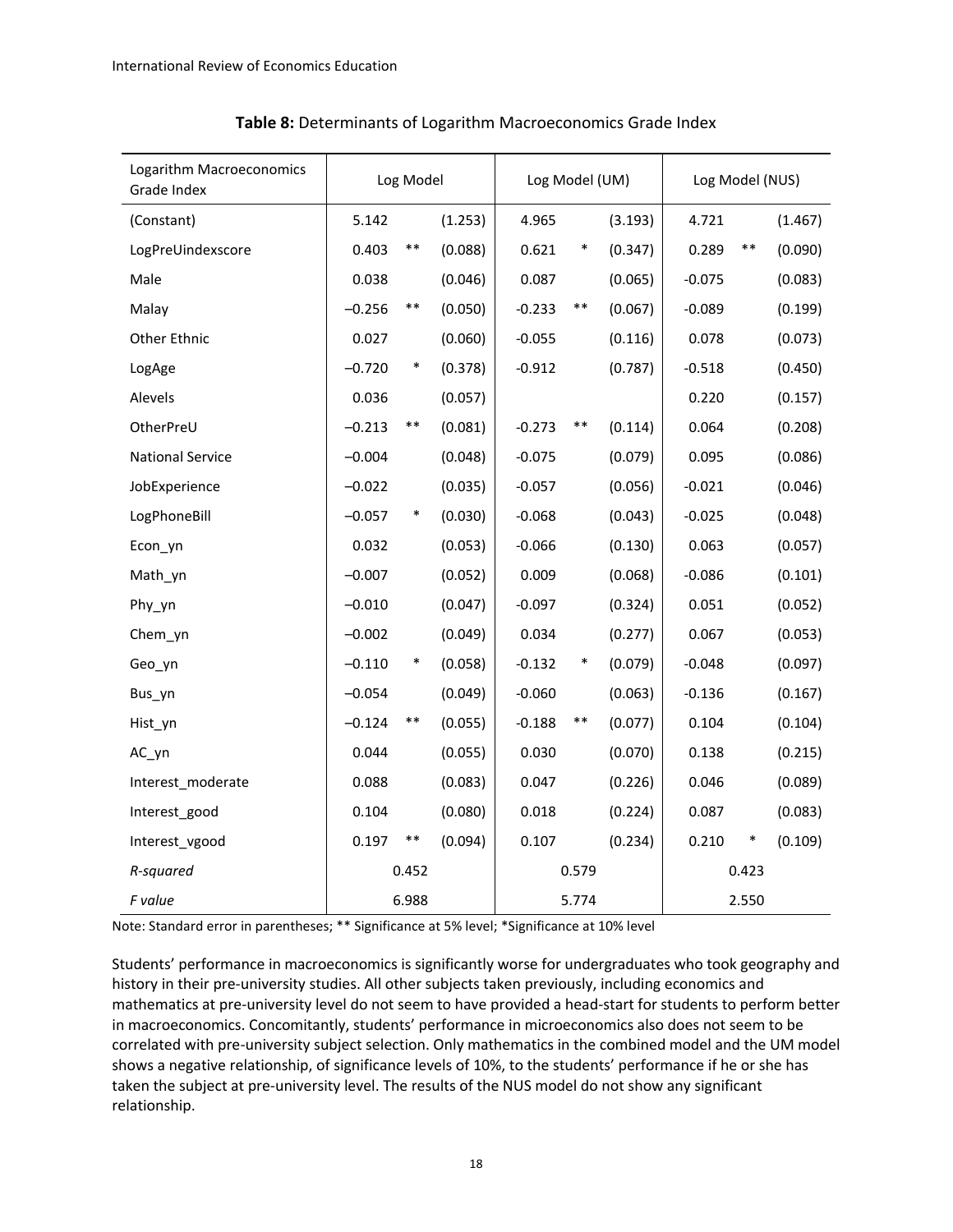The age-factor, comparing between the dependent variable of microeconomics or macroeconomics, indicated that the effect is greater on microeconomics. With an increase in students' age by 10 percent, the microeconomics grade index will decrease by nine percent, at significance levels of 5%, while the macroeconomics grade index only decreases by seven percent at significance levels of 10%.

# **5. Discussion**

#### *General pre-university performance matters*

It is important to note that this study represents further evidence that performance prior to university entrance significantly determines how students perform in economic courses in the early stages of their university career.

Using average grade index - comprising of basic microeconomics, basic macroeconomics and statistics/econometrics - as the indicator of students' academic performance, it was apparent that students' pre-university performance has the most significant impact on their undergraduate performance. This variable has been found consistent as a positive explanatory variable (Anderson *et al*., 1994; Krohn and O'Connor, 2005; Harbury and Szreter, 1968). Previous studies using the Scholastic Aptitude Test (SAT) and Grade 13 performance also yielded similar significant results. Indeed, pre-university performance is the best measurement of students' academic ability because it captures not only the intellectual ability to qualify for tertiary education but also other important characteristics of student's' background that enable them to succeed until pre-university level. Therefore this variable has been used as the most important criteria for admission into university and this study validates this practice.

#### *Pre-university subjects matter less*

Previous studies such as that by Anderson *et al*. (1994) have argued that economics and mathematics (specifically calculus) results in pre-university have a major impact on the results of basic economic modules at university. However, this study shows that the type of subjects taken at pre-university level were relatively unrelated to students' first-year performance, except for geography and history which are negatively related to the grade index. This finding again contradicts the discovery of Harbury and Szreter (1968) that these two subjects (geography and history) have no significant effect on economics performance in first year as an undergraduate. Generally, the finding of this study that subjects taken at pre-university level have no effect on economics undergraduates' performance was further reinforced through the subject-specified analysis for microeconomics and macroeconomics grades.

#### *Ethnicity or types of pre-university qualifications?*

Ethnicity, in the UM model, seems to be an important determinant. The Chinese ethnic students significantly outperformed the Malay ethnic students in the overall grade performance. However, the level of significance was reduced from 5% to 10% in the macroeconomics grade, and was non-significant in the microeconomics grade. Although many studies at Malaysian universities have concluded that Chinese students perform better than students from other ethnic groups (Alfan and Othman, 2005; and Ismail and Othman, 2006), there is an additional variable in this framework that allows a more detailed examination of this notion about ethnic differences.

There are three different routes of entry for students into the UM economics course, with the majority of the respondents from UM entering through the STPM and the Matriculation Programme. From the results, it is apparent that students who entered the economics programme with the STPM qualification performed significantly better than those who entered under the Malaysian Matriculation programme or Diploma. The difference between STPM and other pre-university qualifications also needs to take into account the ethnicity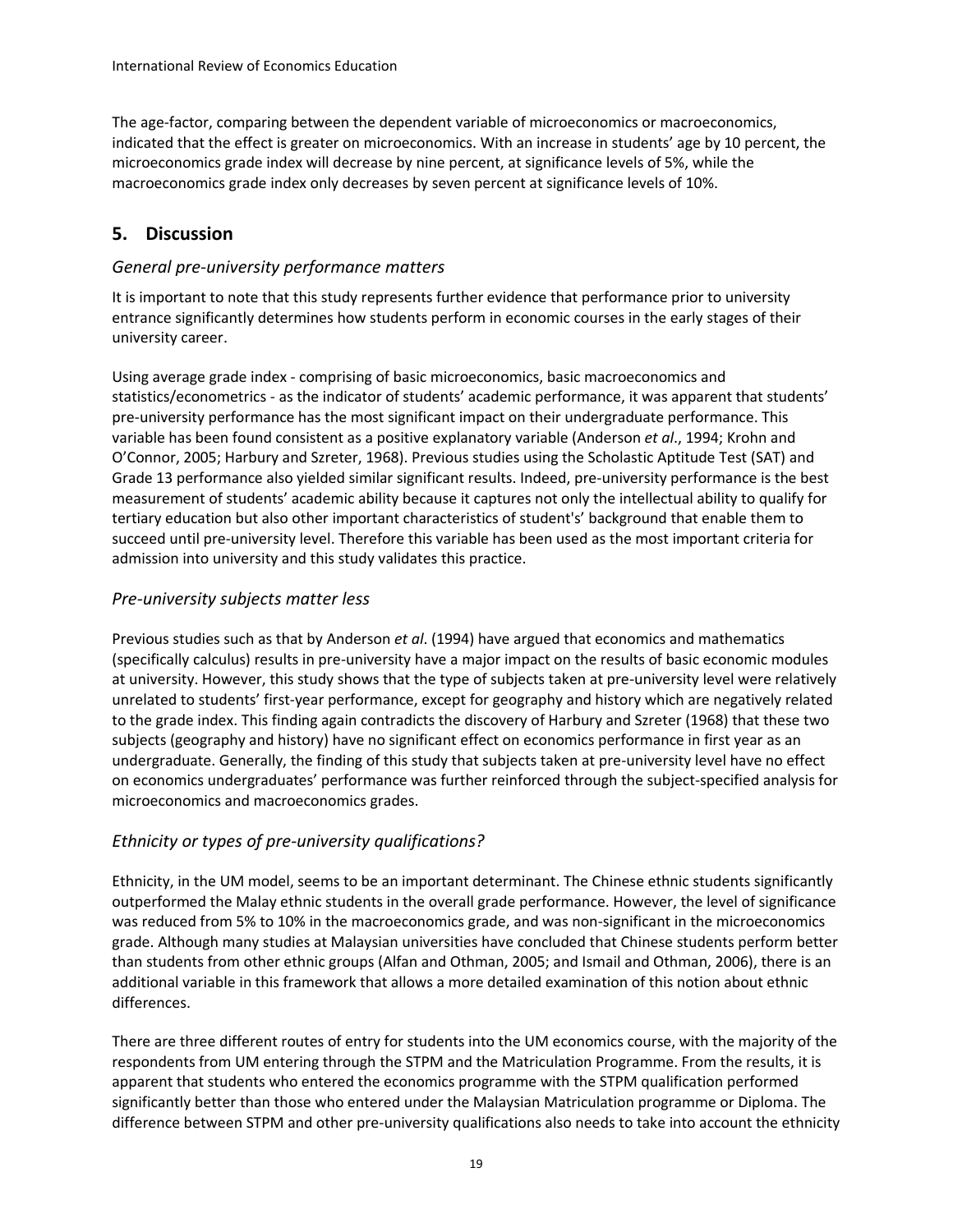factor. From the Malaysian Ministry of Education website (accessed August 2007), the Matriculation is a preuniversity programme with a modified quota system, specifically to cater for the needs of the *Bumiputera*<sup>11</sup>. It is a two-semester pre-university programme, which arguably has a more intensive curriculum due to a shorter semester. Students in this programme are evaluated by two end-of-semester examinations, which are internal examinations between all the Matriculation colleges. STPM, on the other hand, is a one and half year pre-university programme accessible to all students, who are selected based on their SPM<sup>12</sup> examination results. STPM is commonly taught in public secondary schools and students sit a central examination at the end.

While it is clear from our results that both the different pre-university systems in Malaysia and ethnicity are important determinants on the academic performance of economics undergraduates in UM, it remains inconclusive as to whether the differences between students' performance in UM resulted from the ethnicity factor or the nature of each pre-university programme, which suggests potential for future research.

#### *Pre-university performance and its effect on microeconomics and macroeconomics performance*

Students' performance in macroeconomics is significantly worse for undergraduates who have taken geography and history in their pre-university studies. All other subjects taken previously, including economics and mathematics at pre-university level do not seem to have provided a head-start for students to better perform in macroeconomics. Concomitantly, students' performance in microeconomics also does not seem to be correlated with pre-university subject selection. Only mathematics in the combined model and the UM model shows a negative relationship, of significance levels of 10%, on the students' performance if they have taken the subject at pre-university level. The results of the NUS model do not show any significant relationship. This seems counterintuitive to how many departments are running their economics programmes with an increasing emphasis on mathematical rigour. The results shown here suggest that preuniversity competence in mathematics does not lead to better performance in either basic micro or macroeconomics. In fact there is weak evidence to show that it may even hinder (see Table 3). There may be a disconnect between the tools that students are required to know in these courses versus the intuition that economics itself conveys to solve everyday problems in the Asian context. We do not suggest generality in these results but offer more contrary evidence to the role mathematics plays in undergraduate performance in economics (see Cohn *et al*., 1998).

# **6. Conclusion**

In conclusion, the most important determinant of an economics undergraduate's academic performance is his or her pre-university results. The importance of this factor clearly outweighs other determinants, be it personal background, or environmental or other institutional characteristics of the university.

However, determinants such as ethnicity, the types and subjects taken at pre-university level, have a highly significant influence on the students' performance in the UM model but such influence did not exist in the NUS model. A plausible explanation is that NUS is less diverse compared to UM in terms of the students' ethnicity for this difference to be statistically significant.

 $\overline{a}$  $11$  Literally means "Sons of the soil"; also refers to the indigenous Malay ethnicity.

 $12$  Malaysian Certificate of Education, taken at the end of High School. Equivalent of O-levels or Grade 10.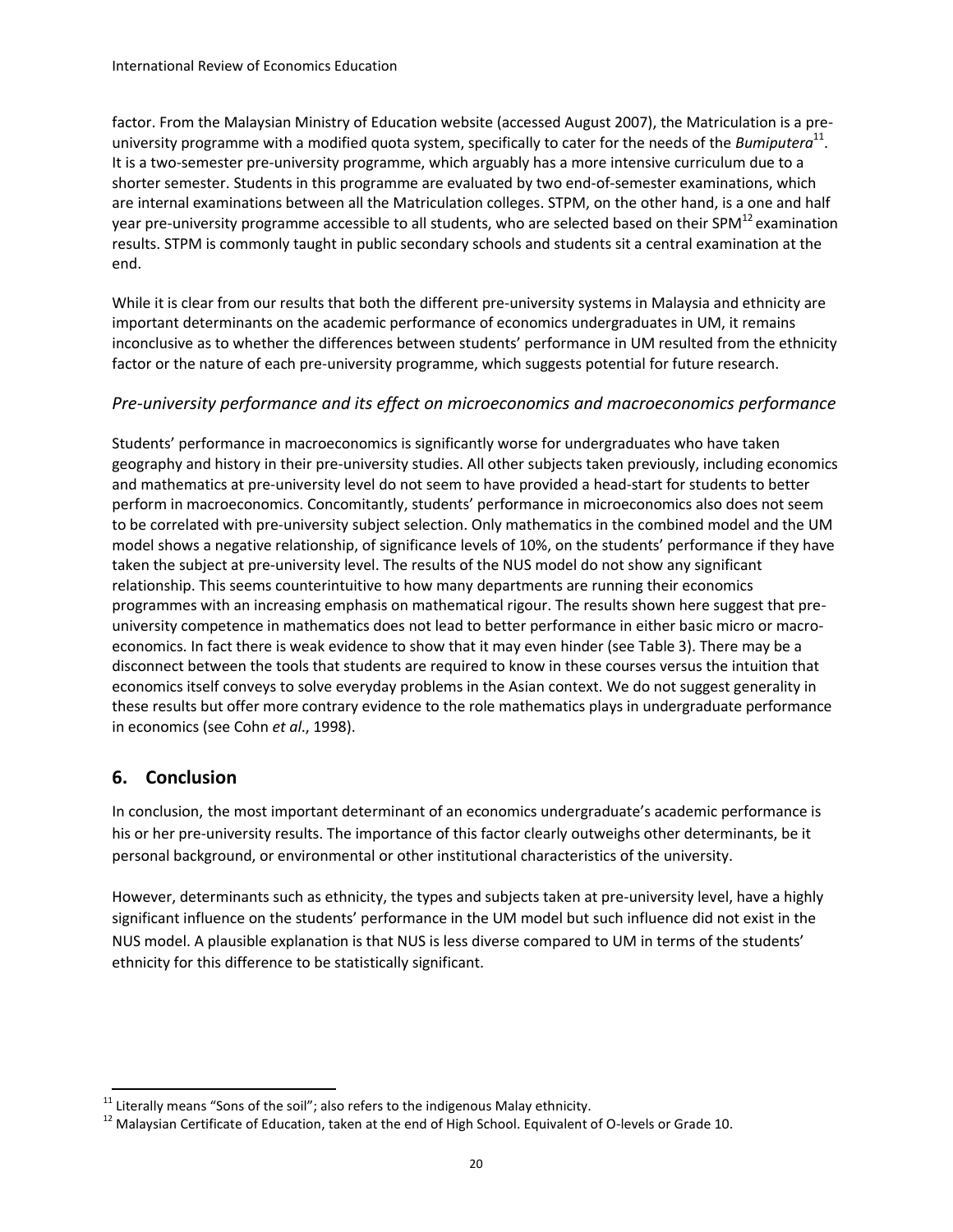#### **References**

Alfan, E. and Othman, M. N. (2005). 'Undergraduate Students' Performance: The case of University of Malaya', *Quality Assurance in Education*, Vol. 13, pp. 329–43.

Anderson, G., Benjamin, D. and Fuss, M. A. (1994). 'The Determinants of Success in University Introductory Economics Courses', *Journal of Economic Education*, Vol. 25, pp. 99–119.

Ballard, C. L. and Johnson, M. F. (2004). 'Basic Math Skills and Performance in an Introductory Economics Class', *Journal of Economic Education*, Vol. 35, pp. 3–23.

Birch, E. R. and Miller, P. W. (2007). 'The Influence of Type of High School Attended on University Performance', *Australian Economic Papers*, Vol. 1, pp. 1–17.

Borg, M. O. and Stranahan, H. A. (2002). 'Personality Type and Student Performance in Upper-level Economics Courses: The Importance of Race and Gender', *Journal of Economic Education*, Vol. 33, pp. 3–14.

Cohn, E., Cohn, S., Hult, R. E. Jr., Balch, D. C. and Bradley, J. Jr. (1998). 'The Effects of Mathematics Background on Student Learning in Principles of Economics', *Journal of Education for Business*, Vol. 74, pp. 18–22.

Crowley, R. W. and Wilton, D. A. (1974). 'An Analysis of Learning in Introductory Economics', *The Canadian Journal of Economics*, Vol. 7, pp. 665–73.

Durden, G. C. and Ellis, L. V. (1995). 'The Effects of Attendance on Student Learning in Principles of Economics', *American Economic Review*, Vol. 85(2), pp. 343–46.

Greene, W. H. (2003). *Econometric Analysis*, 5th ed., New Jersey: Prentice Hall.

Häkkinen, I., Kirjavainen, T. and Uusitalo, R. (2003). 'School resources and student achievement revisited: new evidence from panel data', *Economics of Education Review*, Vol. 22(3), pp. 329–35.

Hanushek, E. A. (1996). 'School Resources and Student Performance', in G. Burtless (ed.) *Does Money Matter, The Effect of School Resources on Student Achievement and Adult Success*, Washington, D.C.: Brooking Institution Press.

Harbury C. D. and Szreter, R. (1968). 'The Influence Upon University Performance of the Study of Economics at School', *Journal of the Royal Statistical Society, Series A (General)*, Vol. 131, pp. 384–409.

Hedges, L. V. and Greenwald, R. (1996). 'Have Times Changed? The Relation between School Resources and Student Performance', in G. Burtless (ed.) *Does Money Matter, The Effect of School Resources on Student Achievement and Adult Success*, Washington,D.C.: Brooking Institution Press.

Ismail, N. A. and Othman, A. (2006). 'Comparing University Academic Performances of HSC Students at the Three Art-based Faculties', *International Education Journal*, Vol. 7, pp. 668–75.

Krohn, G. A. and O'Connor, C. M. (2005). 'Student Effort and Performance over the Semester', *Journal of Economic Education*, Vol. 36, pp. 3–28.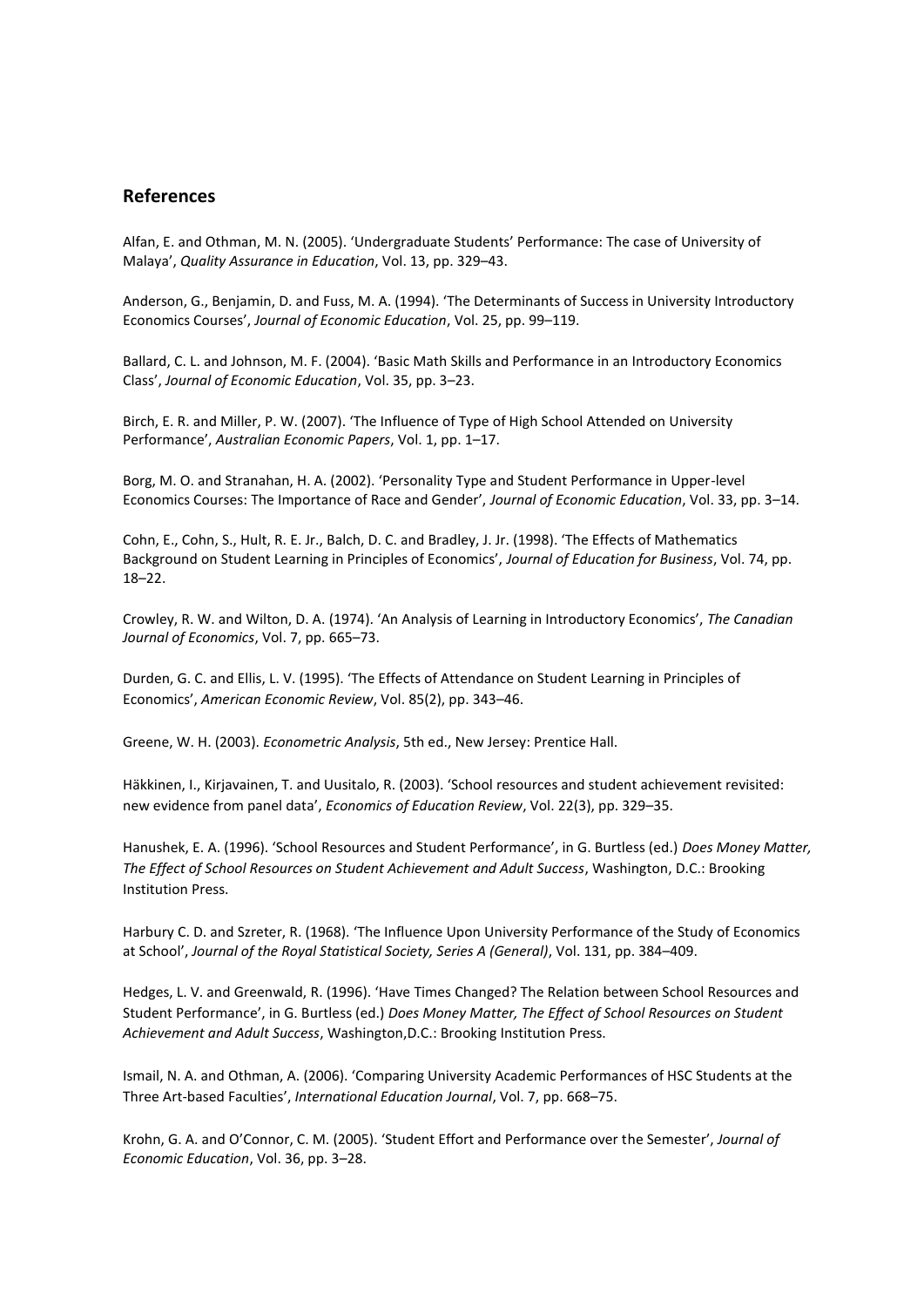Lawson, L. (1994). 'The Role of Attitude in Learning Economics: Race and Gender Differences', *Journal of Economics and Finance*, Vol. 18, pp. 139–51.

Malaysia (2007). *Ministry of Education*, Retrieved fro[m http://www.moe.gov.my](http://www.moe.gov.my/) (Accessed on October 29, 2007).

National University of Singapore (2006). *NUS Bulletin 2006/2007 (Modules)*, Singapore: National University of Singapore.

National University of Singapore (2007). *National University of Singapore website*, Retrieved from [http://www.nus.edu.sg](http://www.nus.edu.sg/) (Accessed on October 29, 2007).

Opstad, L. and Fallan, L. (2010). 'Student Performance in Principles of Macroeconomics: The Importance of Gender and Personality Type', *International Review of Economics Education*, Vol. 9, pp. 76–92.

Park, K. H. and Kerr, P. M. (1990). 'Determinants of academic performance: A multinomial logit approach', *Journal of Economic Education*, Vol. 21, pp. 101–11.

Parker, K. (2006). 'The effect of student characteristics on achievement in introductory microeconomics in South Africa', *South African Journal of Economics*, Vol. 74(1), pp. 137–49.

Pseiridis, A., Kontolaimou, A. and Psallidas, D. A. C. (2005). 'Investigating the Efficiency of University Students: The Case of an Economics Programme in Greece', Retrieved from <http://ssrn.com/abstract=845146> (Accessed on October 29, 2007).

Reid, R. (1983). 'A Note on the Environment as a Factor Affecting Student Performance in Principles of Economics', *The Journal of Economic Education*, Vol. 14, pp. 18–22.

Schmidt, R. M. (1983). 'Who Maximizes What? A Study in Student Time Allocation', *American Economic Review*, Vol. 73(2), pp.23–28.

Siegel, S. and Castellan, N. J. Jr. (1988). *Nonparametric statistics for Behavioral Sciences*, 2nd ed., Singapore: McGraw-Hill.

Singapore (2007). *Ministry of Education*, Retrieved from<http://www.moe.gov.sg/> (Accessed on October 29, 2007).

Swope, K. J. and Schmitt, P. M. (2006). 'The Performance of Economics Graduates over the Entire Curriculum: The Determinants of Success', *Journal of Economic Education*, Vol. 37(4), pp. 387–94.

University of Malaya (2006). *Buku Panduan Sarjana Muda Ekonomi 2006/2007*, Kuala Lumpur: Faculty of Economics and Administration, University of Malaya.

University of Malaya (2007). *University of Malaya website*, Retrieved from [http://www.um.edu.my](http://www.um.edu.my/) (Accessed on October 29, 2007).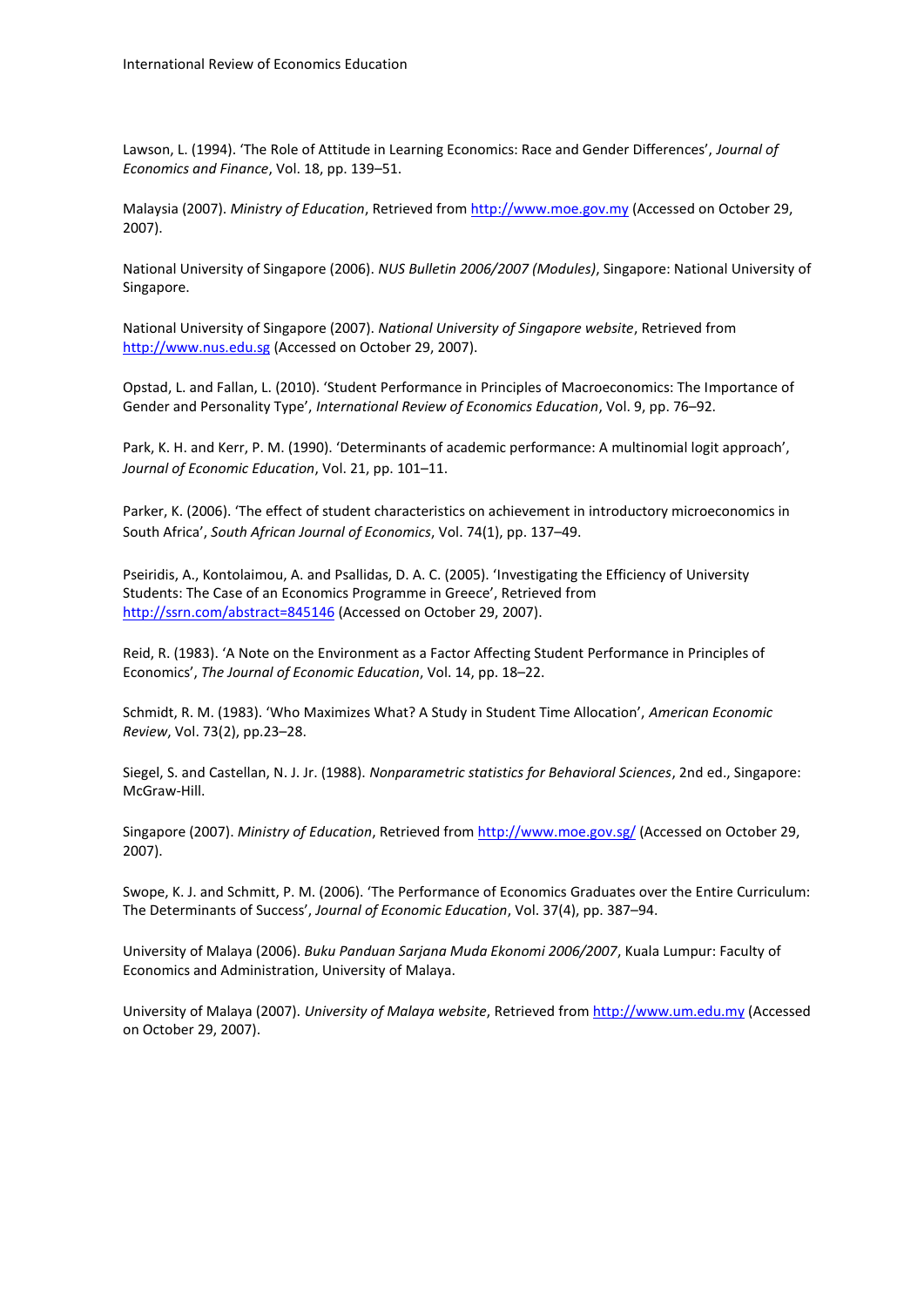| Variable                | Description                                   | Mean  | Std Dev | Minimum          | Maximum      |
|-------------------------|-----------------------------------------------|-------|---------|------------------|--------------|
| Gender                  | Dummy variable for Female                     | 0.74  | 0.442   | 0                | 1            |
|                         | Dummy variable for Male                       | 0.26  | 0.442   | 0                | $\mathbf 1$  |
| School                  | Dummy variable for NUS                        | 0.45  | 0.499   | $\mathbf 0$      | $\mathbf{1}$ |
|                         | Dummy variable for UM                         | 0.55  | 0.499   | 0                | 1            |
| Ethnicity               | Dummy variable for Malay                      | 0.25  | 0.433   | $\pmb{0}$        | $\mathbf{1}$ |
|                         | Dummy variable for Chinese                    | 0.65  | 0.477   | 0                | 1            |
|                         | Dummy variable for Other Ethnic               | 0.10  | 0.295   | 0                | $\mathbf{1}$ |
| Age                     | Continuous variable for student's age         | 21.42 | 1.161   | 18               | 25           |
| Nationalities           | Dummy variable for Singaporean                | 0.35  | 0.479   | $\pmb{0}$        | $\mathbf{1}$ |
|                         | Dummy variable for Malaysian                  | 0.59  | 0.493   | 0                | 1            |
|                         | Dummy variable for Other Nationalities        | 0.06  | 0.240   | $\pmb{0}$        | 1            |
| Hometown <sup>13</sup>  | Dummy variable for Urban                      | 0.45  | 0.499   | $\pmb{0}$        | $\mathbf{1}$ |
|                         | Dummy variable for Sub-urban                  | 0.32  | 0.469   | 0                | 1            |
|                         | Dummy variable for Rural                      | 0.20  | 0.398   | 0                | 1            |
| <b>Birth Order</b>      | Continuous variable for student's birth order | 2.15  | 1.534   | 1                | 12           |
|                         | in his/her family                             |       |         |                  |              |
| Entry                   | Dummy variable for STPM                       | 0.41  | 0.492   | 0                | $\mathbf 1$  |
| Qualification for       | Dummy variable for A-Levels                   | 0.35  | 0.479   | 0                | 1            |
| University              | Dummy variable for Diploma                    | 0.11  | 0.310   | 0                | 1            |
|                         | Dummy variable for Malaysian Matriculation    | 0.11  | 0.315   | 0                | 1            |
|                         | and others                                    |       |         |                  |              |
| Subjects Taken at       | Dummy variable for Economics                  | 0.88  | 0.331   | 0                | 1            |
| Pre-U                   | Dummy variable for Mathematics                | 0.70  | 0.458   | 0                | 1            |
|                         | Dummy variable for Business Studies           | 0.33  | 0.472   | 0                | 1            |
|                         | Dummy variable for Accounting                 | 0.24  | 0.426   | 0                | 1            |
|                         | Dummy variable for Languages                  | 0.24  | 0.429   | 0                | 1            |
|                         | Dummy variable for Chemistry                  | 0.24  | 0.428   | 0                | 1            |
|                         | Dummy variable for Physics                    | 0.20  | 0.398   | 0                | 1            |
|                         | Dummy variable for History                    | 0.15  | 0.355   | 0                | 1            |
|                         | Dummy variable for Geography                  | 0.13  | 0.341   | 0                | 1            |
| Pre-U Score             | Continuous variable on the Pre-U entry        | 3.34  | 0.600   | 1.67             | 4.00         |
|                         | score                                         | 100.0 | 17.976  | 49.92            | 119.80       |
|                         | Index score on Pre-U entry score              |       |         |                  |              |
| <b>National Service</b> | Dummy variable for National Service (1=yes)   | 0.21  | 0.406   | $\pmb{0}$        | $\mathbf 1$  |
| Working                 | Dummy variable for Working Experience         | 0.70  | 0.460   | $\pmb{0}$        | $\mathbf{1}$ |
| Experiences             | Continuous variable on the working duration   | 5.45  | 3.758   | 1                | 24           |
|                         | (months)                                      |       |         |                  |              |
| Accommodation           | Dummy variable for staying in                 | 0.66  | 0.476   | 0                | $\mathbf{1}$ |
|                         | Hall/Residential College                      |       |         |                  |              |
|                         | Dummy variable for staying at home            | 0.34  | 0.474   | 0                | $\mathbf{1}$ |
|                         | Dummy variable for other arrangement          | 0.02  | 0.123   | 0                | $\mathbf{1}$ |
| Roommate                | Dummy variable for Roommate (1=No)            | 0.46  | 0.499   | $\boldsymbol{0}$ | $\mathbf{1}$ |
|                         | Dummy variable for Bad or Moderate            | 0.08  | 0.273   | 0                | $\mathbf{1}$ |
|                         | Roommate                                      |       |         |                  |              |
|                         | Dummy variable for Good Roommate              | 0.25  | 0.433   | 0                | $\mathbf{1}$ |
|                         | Dummy variable for Excellent Roommate         | 0.21  | 0.409   | 0                | $\mathbf{1}$ |

# **Appendix 1: Descriptive statistics of variables in the model**

 $\overline{\phantom{a}}$ 

 $\overline{a}$ 

 $13$  This question only applies to students in UM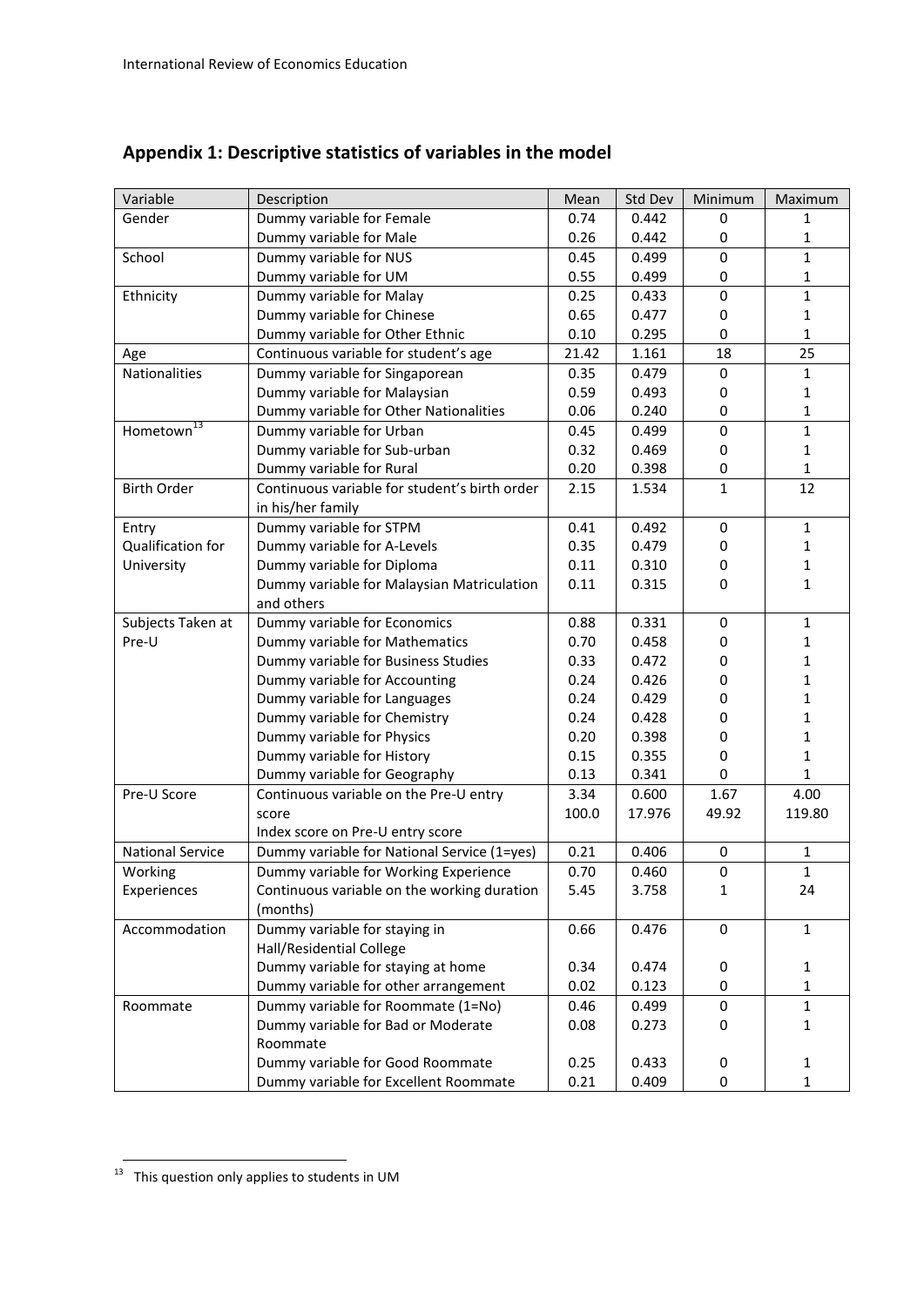| <b>Study Location</b>   | Dummy variable for Library                   | 0.66   | 0.476  | 0                | 1            |
|-------------------------|----------------------------------------------|--------|--------|------------------|--------------|
|                         | Dummy variable for Own Room/House            | 0.34   | 0.474  | 0                | 1            |
|                         | Dummy variable for Other Locations           | 0.02   | 0.123  | $\pmb{0}$        | $\mathbf 1$  |
| Study                   | Dummy variable for Very Bad and Bad          | 0.10   | 0.300  | $\mathbf 0$      | $\mathbf 1$  |
| Environment             | Dummy variable for Moderate                  | 0.48   | 0.501  | $\pmb{0}$        | $\mathbf{1}$ |
|                         | Dummy variable for Good and Excellent        | 0.42   | 0.495  | 0                | 1            |
| Hours devoted to        | Dummy variable for less than 5 hours         | 0.34   | 0.474  | $\boldsymbol{0}$ | $\mathbf 1$  |
| Study (per week)        | Dummy variable for 5 to 10 hours             | 0.40   | 0.491  | $\pmb{0}$        | 1            |
|                         | Dummy variable for 11 to 20 hours            | 0.18   | 0.385  | 0                | 1            |
|                         | Dummy variable for more than 20 hours        | 0.08   | 0.273  | $\boldsymbol{0}$ | 1            |
| Hours devoted to        | Dummy variable for less than 5 hours         | 0.03   | 0.183  | $\pmb{0}$        | 1            |
| Study before            | Dummy variable for 5 to 10 hours             | 0.26   | 0.438  | 0                | 1            |
| exam (per week)         | Dummy variable for 11 to 20 hours            | 0.38   | 0.485  | $\boldsymbol{0}$ | 1            |
|                         | Dummy variable for more than 20 hours        | 0.33   | 0.472  | $\mathbf 0$      | $\mathbf 1$  |
| Source of               | Dummy variable for Parents or Family         | 0.55   | 0.498  | $\mathbf 0$      | $\mathbf{1}$ |
| Allowances              | Dummy variable for Scholarship               | 0.13   | 0.341  | $\pmb{0}$        | 1            |
|                         | Dummy variable for Study Loan                | 0.35   | 0.479  | 0                | 1            |
|                         | Dummy variable for Part-time Job or Savings  | 0.20   | 0.397  | 0                | 1            |
| <b>Average Spending</b> | Continuous variable on expenditure per       | 302.32 | 167.41 | 30               | 1500         |
| per month               | month (excluding tuition fees and            |        | 2      |                  |              |
|                         | accommodation)                               |        |        |                  |              |
| Average Monthly         | Continuous variable on average monthly       | 46.57  | 29.784 | 6                | 200          |
| Mobile Phone Bill       | phone bill                                   |        |        |                  |              |
| Reason in               | Dummy variable for Personal Interest         | 0.51   | 0.501  | $\pmb{0}$        | $\mathbf{1}$ |
| Choosing                | Dummy variable for Useful Subject            | 0.26   | 0.438  | 0                | 1            |
| Economics               | Dummy variable for Good Career Prospect      | 0.37   | 0.484  | $\boldsymbol{0}$ | 1            |
|                         | Dummy variable for No Other Choices          | 0.03   | 0.173  | $\pmb{0}$        | 1            |
| <b>Problems Faced</b>   | Dummy variable for Financial Problems        | 0.25   | 0.435  | $\mathbf 0$      | 1            |
|                         | Dummy variable for Health Problems           | 0.22   | 0.417  | $\pmb{0}$        | 1            |
|                         | Dummy variable for Environment               | 0.43   | 0.496  | $\pmb{0}$        | 1            |
|                         | Dummy variable for Family Problems           | 0.14   | 0.349  | $\boldsymbol{0}$ | 1            |
| Extra-Curricular        | Dummy variable for No Involvement            | 0.23   | 0.419  | $\mathbf 0$      | 1            |
| Participation           | Dummy variable for Minimal Involvement       | 0.21   | 0.406  | $\pmb{0}$        | 1            |
|                         | Dummy variable for Moderate Involvement      | 0.26   | 0.440  | $\pmb{0}$        | 1            |
|                         | Dummy variable for Active Involvement        | 0.24   | 0.426  | $\boldsymbol{0}$ | $\mathbf{1}$ |
|                         | Dummy variable for Very Active Involvement   | 0.06   | 0.233  | 0                | 1            |
| <b>Grade Point</b>      | Continuous variable on the Grade Point for 3 | 3.2165 | 0.545  | 1.65             | 4.00         |
|                         | major modules in Economics                   |        |        |                  |              |
|                         | Index Score on the Grade Point               | 100.0  | 16.957 | 51.30            | 124.36       |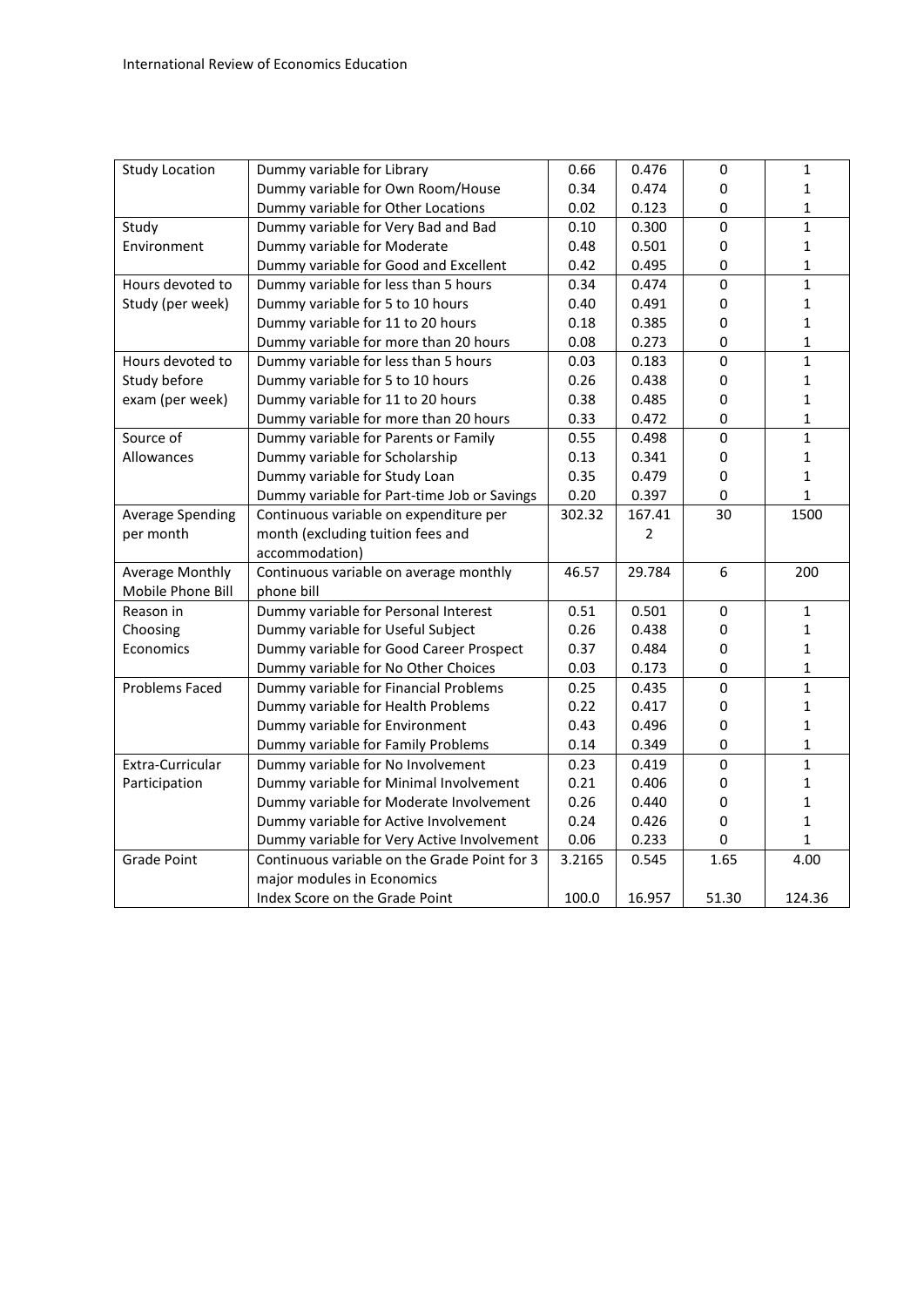# **Appendix 2: Questionnaire**

| Please tick $(V)$ appropriately.                                    |                                                                          | statistical analysis. Thank you for your kind cooperation.                                                                                                                | Gender: Male Female                                                                       |                                                                            | This voluntary survey is conducted by Wan Chang Da (wanchangda@nus.edu.sg), which is part of<br>EC5660 Independence Study Module. Your cooperation in completing the questionnaire is much<br>appreciated. All information provided will be kept strictly confidential and will only be used for |
|---------------------------------------------------------------------|--------------------------------------------------------------------------|---------------------------------------------------------------------------------------------------------------------------------------------------------------------------|-------------------------------------------------------------------------------------------|----------------------------------------------------------------------------|--------------------------------------------------------------------------------------------------------------------------------------------------------------------------------------------------------------------------------------------------------------------------------------------------|
| <b>Ethnicity:</b>                                                   | $\Box$ Malay                                                             | <b>Chinese</b>                                                                                                                                                            |                                                                                           | Indian Others: 1999                                                        |                                                                                                                                                                                                                                                                                                  |
| Age: $\_\_$                                                         | Nationality: __________                                                  |                                                                                                                                                                           |                                                                                           | <b>Hometown:</b> $\Box$ Urban $\Box$ Sub-urban $\Box$ Rural                |                                                                                                                                                                                                                                                                                                  |
| <b>Birth order:</b>                                                 |                                                                          | I am the $\rule{1em}{0.15mm}$ child in my family. (e.g. 1 <sup>st</sup> child)                                                                                            |                                                                                           |                                                                            |                                                                                                                                                                                                                                                                                                  |
| <b>Entry qualification for university:</b>                          |                                                                          | STPM   A-levels   Malaysian Matriculation (MM)   Diploma Others: __________                                                                                               |                                                                                           |                                                                            |                                                                                                                                                                                                                                                                                                  |
| (Diploma holders proceed to next question)<br>E.g. General Paper A  | <u> 2000 - Jan James James Barbara, president eta idazlea (h. 1878).</u> | Subjects taken at STPM/A-levels/MM and Grades:                                                                                                                            | the control of the control of the control of the control of the control of the control of | the control of the control of the control of the control of the control of |                                                                                                                                                                                                                                                                                                  |
| (For diploma holders only)                                          |                                                                          | Cumulative Academic Points for university entrance: ________ on the scale of ______                                                                                       |                                                                                           |                                                                            |                                                                                                                                                                                                                                                                                                  |
| <b>National Service:</b><br>$\approx$ 2 years                       |                                                                          | 3 months                                                                                                                                                                  | Deferred                                                                                  |                                                                            | Not applicable                                                                                                                                                                                                                                                                                   |
| Yes                                                                 | $\Box$ No                                                                | Working experiences before entering university:                                                                                                                           |                                                                                           | If yes, total working duration is ____________ months                      |                                                                                                                                                                                                                                                                                                  |
| <b>Accommodation during Year 1 in university:</b><br>Stayed at home | Stayed in hall/residential college                                       |                                                                                                                                                                           |                                                                                           | Rented accommodation near campus<br>Stayed with friends/relatives          |                                                                                                                                                                                                                                                                                                  |
| him/her/them?<br>No roommate                                        |                                                                          |                                                                                                                                                                           |                                                                                           |                                                                            | If you have roommate(s) during Year 1 in university, how would you describe the relationship with                                                                                                                                                                                                |
| Very bad                                                            | Bad                                                                      |                                                                                                                                                                           | Moderate                                                                                  | Good                                                                       | Excellent                                                                                                                                                                                                                                                                                        |
| Library<br>Others:                                                  |                                                                          | Where was your usual study place during Year 1 in university?<br>Own Room                                                                                                 | Study Room in Faculty                                                                     |                                                                            |                                                                                                                                                                                                                                                                                                  |
| Very bad<br><5 hours                                                | Bad                                                                      | How would you rate your study environment during Year 1 in university?<br>No. of hours devoted for revision/study during the semester (per week) in Year 1:<br>5-10 hours | Moderate<br>$ 11-20$ hours                                                                | Good                                                                       | <b>Excellent</b><br>>20 hours                                                                                                                                                                                                                                                                    |
| <5 hours                                                            |                                                                          | No. of hours devoted for revision/study two weeks before exam (per week) in Year 1:<br>5-10 hours                                                                         | 11-20 hours                                                                               |                                                                            | >20 hours                                                                                                                                                                                                                                                                                        |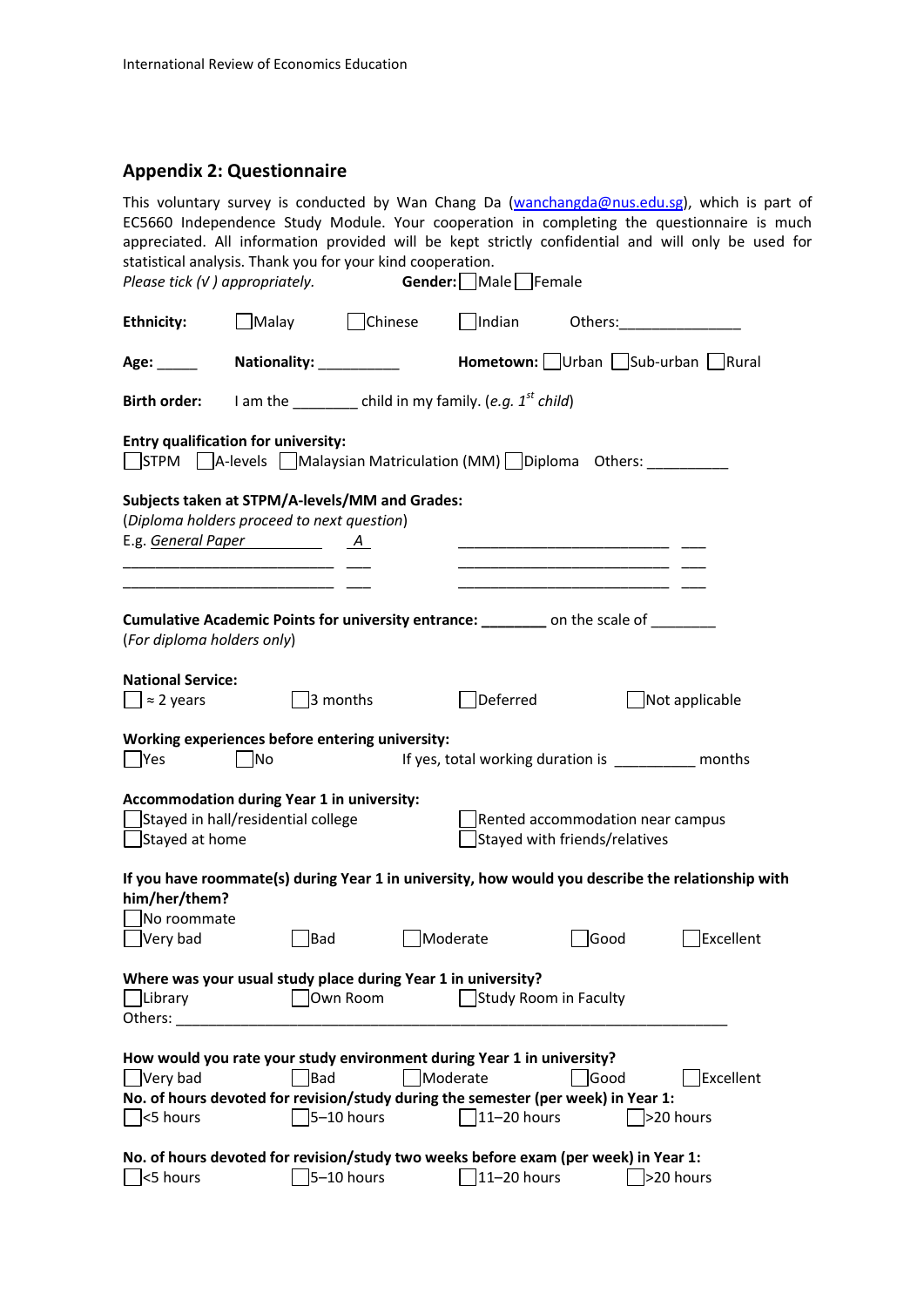| During Year 1 in university, what is your source of allowances (pocket money)?<br>Parents/Family Scholarship                                                                                                                                                                                                                                                                                                                                                          |                       | Study Loan            |      | Part-time job Others:        |
|-----------------------------------------------------------------------------------------------------------------------------------------------------------------------------------------------------------------------------------------------------------------------------------------------------------------------------------------------------------------------------------------------------------------------------------------------------------------------|-----------------------|-----------------------|------|------------------------------|
| On average, how much do you spent within a month during Year 1 in university? (excluding tuition<br>fees and accommodation)                                                                                                                                                                                                                                                                                                                                           |                       | $\sharp$ and $\sharp$ |      |                              |
| On average, how much do you spent on mobile phone bill (including SMS, MMS etc.) within a month<br>during Year 1 in university?<br>$\zeta$                                                                                                                                                                                                                                                                                                                            |                       |                       |      |                              |
| <b>Reason in choosing to study Economics:</b><br>Personal interest                                                                                                                                                                                                                                                                                                                                                                                                    | $\Box$ Useful subject |                       |      | Good career prospect Others: |
| What is your level of interest in economics?<br>Very bad                                                                                                                                                                                                                                                                                                                                                                                                              | Bad                   | Moderate              | Good | Excellent                    |
| <b>List of Modules and their Grades:</b><br>Microeconomics (EC 2101 or EXEE 1103)<br>Macroeconomics (EC 2102 or EXEE 1104)<br>Statistics / Econometrics (EC 2303 or ESEE 1103)<br>Quantitative Methods / Mathematics (MA 1101/1102 or ESEE 1101/1102)<br>Sociology (SC 1101 or EXEE 2106)<br>Principles of Accounting (FNA 1002 or EXEE 1105)<br><b>Other Modules taken in Year 1 and their Grades:</b>                                                               |                       |                       |      |                              |
| I have faced the following problems in Year 1 (possible to tick more than one):<br>Financial (e.g. financial difficulties)<br>Health (e.g. stress, frequently falling sick, depression)<br>Environment (e.g. difficulties adjusting to lifestyle, getting along with friend)<br>Family (e.g. home-sickness)<br>Others:<br>Participation in extra-curricular activities during Year 1 in university:<br>No involvement<br>Minimal<br>Moderate<br>Active<br>Very active |                       |                       |      |                              |
| Thank you for your participation.                                                                                                                                                                                                                                                                                                                                                                                                                                     |                       |                       |      |                              |